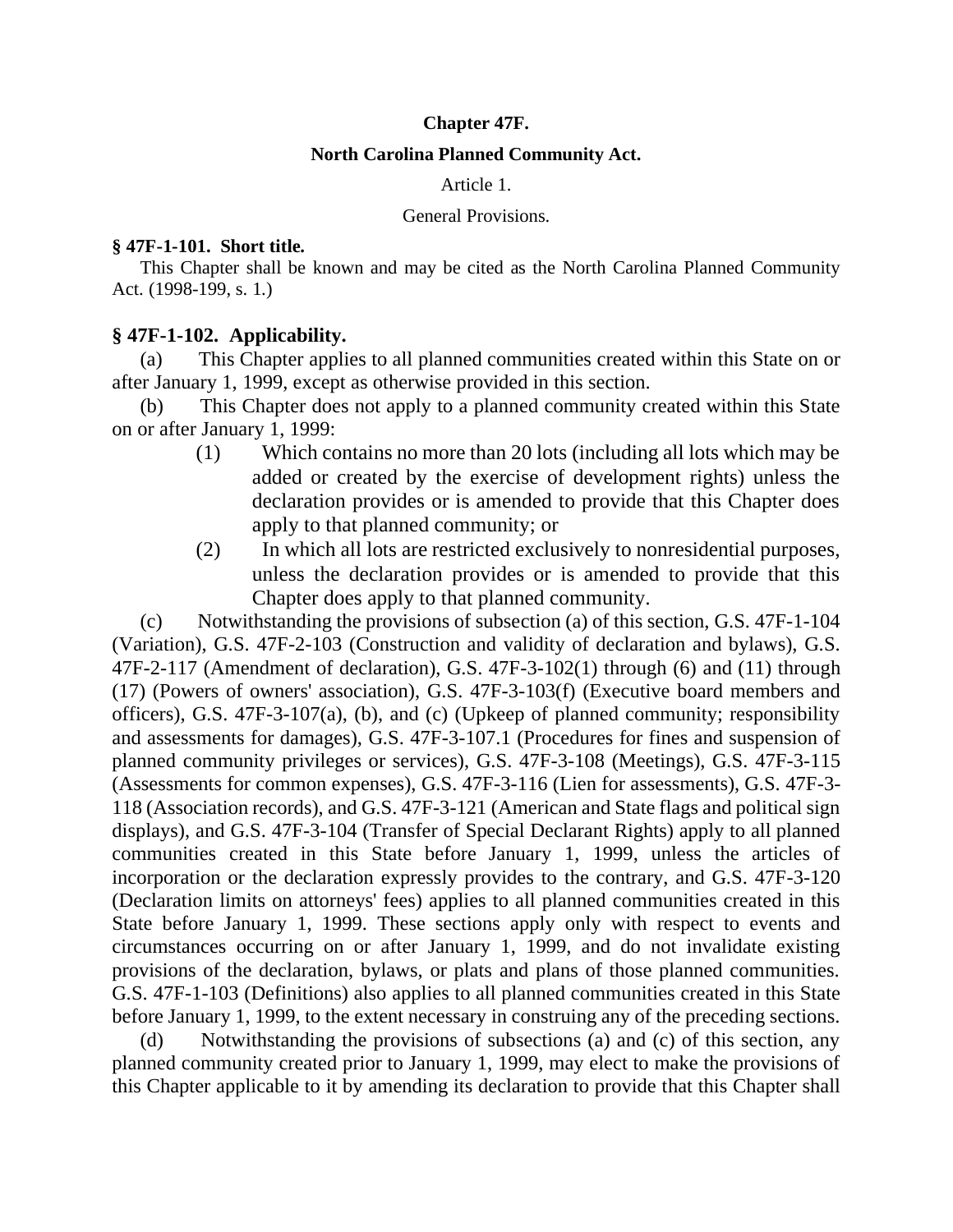apply to that planned community. The amendment may be made by affirmative vote or written agreement signed by lot owners of lots to which at least sixty-seven percent (67%) of the votes in the association are allocated or any smaller majority the declaration specifies. To the extent the procedures and requirements for amendment in the declaration conflict with the provisions of this subsection, this subsection shall control with respect to any amendment to provide that this Chapter applies to that planned community.

(e) This Chapter does not apply to planned communities or lots located outside this State. (1998-199, s. 1; 2002-112, s. 2; 2004-109, s. 3; 2005-214, s. 1; 2005-422, s. 9; 2006- 226, s. 15(a); 2013-34, s. 6; 2014-57, s. 1.)

# **§ 47F-1-103. Definitions.**

In the declaration and bylaws, unless specifically provided otherwise or the context otherwise requires, and in this Chapter:

- (1) "Affiliate of declarant" means any person who succeeds to any special declarant rights and who controls, is controlled by, or is under common control with a declarant. A person "controls" a declarant if the person is any of the following:
	- a. A general partner, officer, director, or employer of the declarant.
	- b. Directly or indirectly or acting in concert with one or more other persons, or through one or more subsidiaries, owns, controls, holds with power to vote, or holds proxies representing more than twenty percent (20%) of the voting interest in the declarant.
	- c. Controls in any manner the election of a majority of the directors of the declarant.
	- d. Has contributed more than twenty percent (20%) of the capital of the declarant.

A person "is controlled by" a declarant if the declarant (i) is a general partner, officer, director, or employer of the person; (ii) directly or indirectly or acting in concert with one or more other persons, or through one or more subsidiaries, owns, controls, holds with power to vote, or holds proxies representing more than twenty percent (20%) of the voting interest in the person; (iii) controls in any manner the election of a majority of the directors of the person; or (iv) has contributed more than twenty percent (20%) of the capital of the person. Control does not exist if the powers described in this subdivision are held solely as security for an obligation and are not exercised.

(2) "Allocated interests" means the common expense liability and votes in the association allocated to each lot.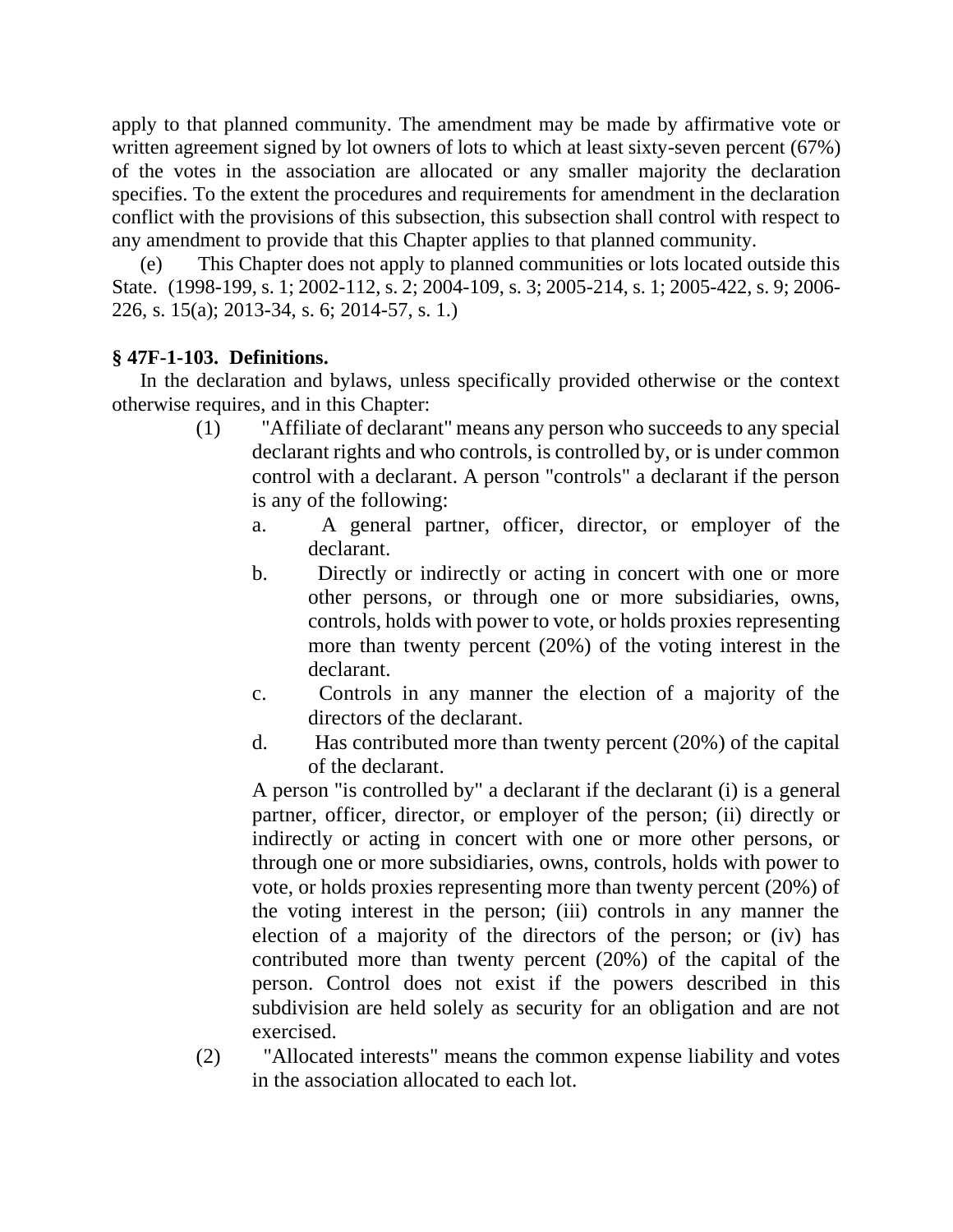- (3) "Association" or "owners' association" means the association organized as allowed under North Carolina law, including G.S. 47F-3- 101.
- (4) "Common elements" means any real estate within a planned community owned or leased by the association, other than a lot.
- (5) "Common expenses" means expenditures made by or financial liabilities of the association, together with any allocations to reserves.
- (6) "Common expense liability" means the liability for common expenses allocated to each lot as permitted by this Chapter, the declaration or otherwise by law.
- (7) "Condominium" means real estate, as defined and created under Chapter 47C [of the General Statutes].
- (8) "Cooperative" means real estate owned by a corporation, trust, trustee, partnership, or unincorporated association, where the governing instruments of that organization provide that each of the organization's members, partners, stockholders, or beneficiaries is entitled to exclusive occupancy of a designated portion of that real estate.
- (9) "Declarant" means any person or group of persons acting in concert who (i) as part of a common promotional plan, offers to dispose of the person's or group's interest in a lot not previously disposed of, or (ii) reserves or succeeds to any special declarant right.
- (10) "Declaration" means any instruments, however denominated, that create a planned community and any amendments to those instruments.
- (11) "Development rights" means any right or combination of rights reserved by a declarant in the declaration (i) to add real estate to a planned community; (ii) to create lots, common elements, or limited common elements within a planned community; (iii) to subdivide or combine lots or convert lots into common elements; or (iv) to withdraw real estate from a planned community.
- (12) Reserved.
- (13) "Executive board" means the body, regardless of name, designated in the declaration to act on behalf of the association.
- (14), (15) Reserved.
- (16) "Leasehold planned community" means a planned community in which all or a portion of the real estate is subject to a lease, the expiration or termination of which will terminate the planned community or reduce its size.
- (17) "Lessee" means the party entitled to present possession of a leased lot whether lessee, sublessee, or assignee.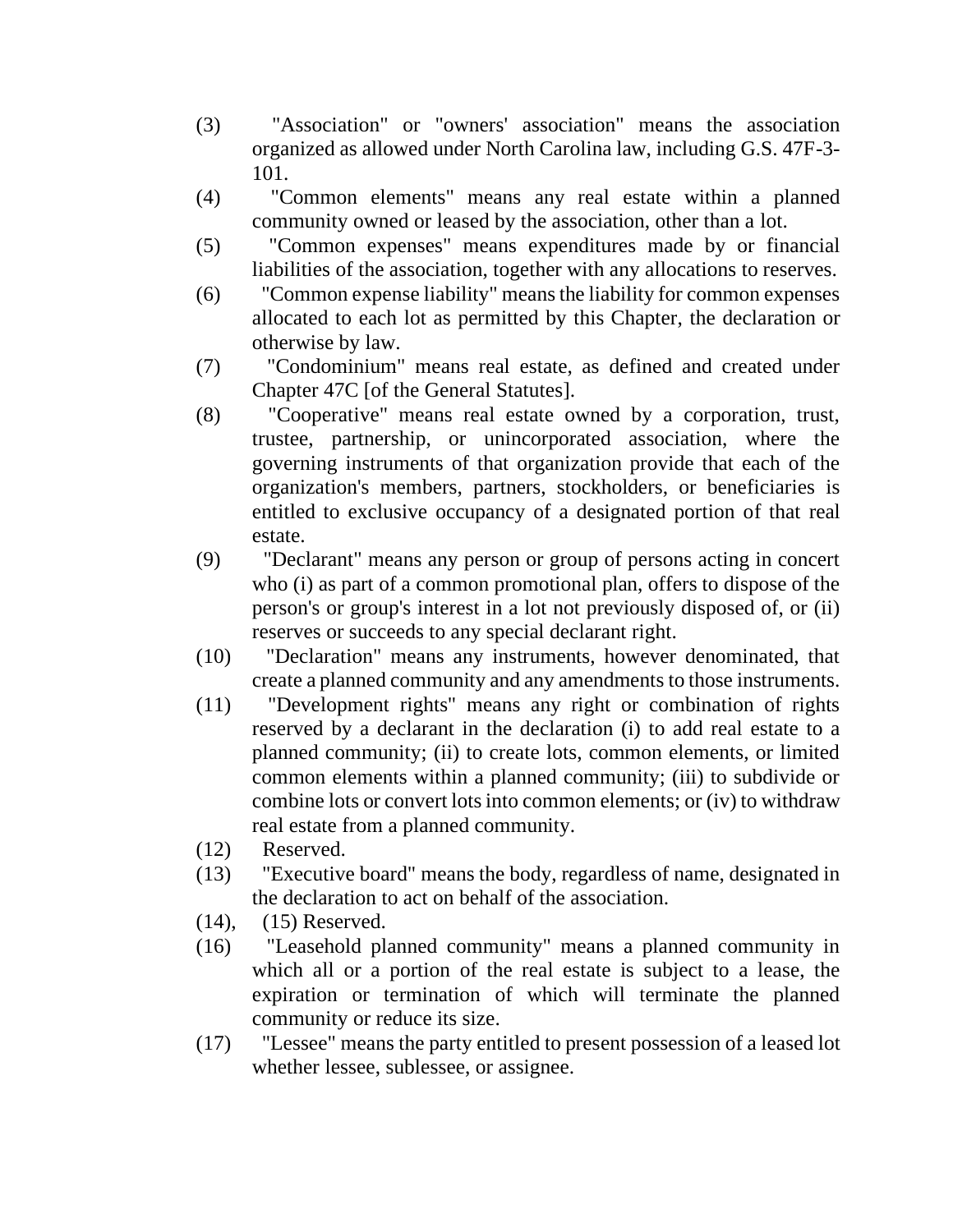- (18) "Limited common element" means a portion of the common elements allocated by the declaration or by operation of law for the exclusive use of one or more but fewer than all of the lots.
- (19) "Lot" means a physical portion of the planned community designated for separate ownership or occupancy by a lot owner.
- (20) "Lot owner" means a declarant or other person who owns a lot, or a lessee of a lot in a leasehold planned community whose lease expires simultaneously with any lease the expiration or termination of which will remove the lot from the planned community, but does not include a person having an interest in a lot solely as security for an obligation.
- (21) "Master association" means an organization described in G.S. 47F-2- 120, whether or not it is also an association described in G.S. 47F-3- 101.
- (22) "Person" means a natural person, corporation, business trust, estate, trust, partnership, association, joint venture, government, governmental subdivision or agency, or other legal or commercial entity.
- (23) "Planned community" means real estate with respect to which any person, by virtue of that person's ownership of a lot, is expressly obligated by a declaration to pay real property taxes, insurance premiums, or other expenses to maintain, improve, or benefit other lots or other real estate described in the declaration. For purposes of this act, neither a cooperative nor a condominium is a planned community, but real estate comprising a condominium or cooperative may be part of a planned community. "Ownership of a lot" does not include holding a leasehold interest of less that [than] 20 years in a lot, including renewal options.
- (24) "Purchaser" means any person, other than a declarant or a person in the business of selling real estate for the purchaser's own account, who by means of a voluntary transfer acquires a legal or equitable interest in a lot, other than (i) a leasehold interest (including renewal options) of less than 20 years, or (ii) as security for an obligation.
- (25) "Real estate" means any leasehold or other estate or interest in, over, or under land, including structures, fixtures, and other improvements and interests which by custom, usage, or law pass with a conveyance of land though not described in the contract of sale or instrument of conveyance. "Real estate" includes parcels with or without upper or lower boundaries, and spaces that may be filled with air or water.
- (26) "Reasonable attorneys' fees" means attorneys' fees reasonably incurred without regard to any limitations on attorneys' fees which otherwise may be allowed by law.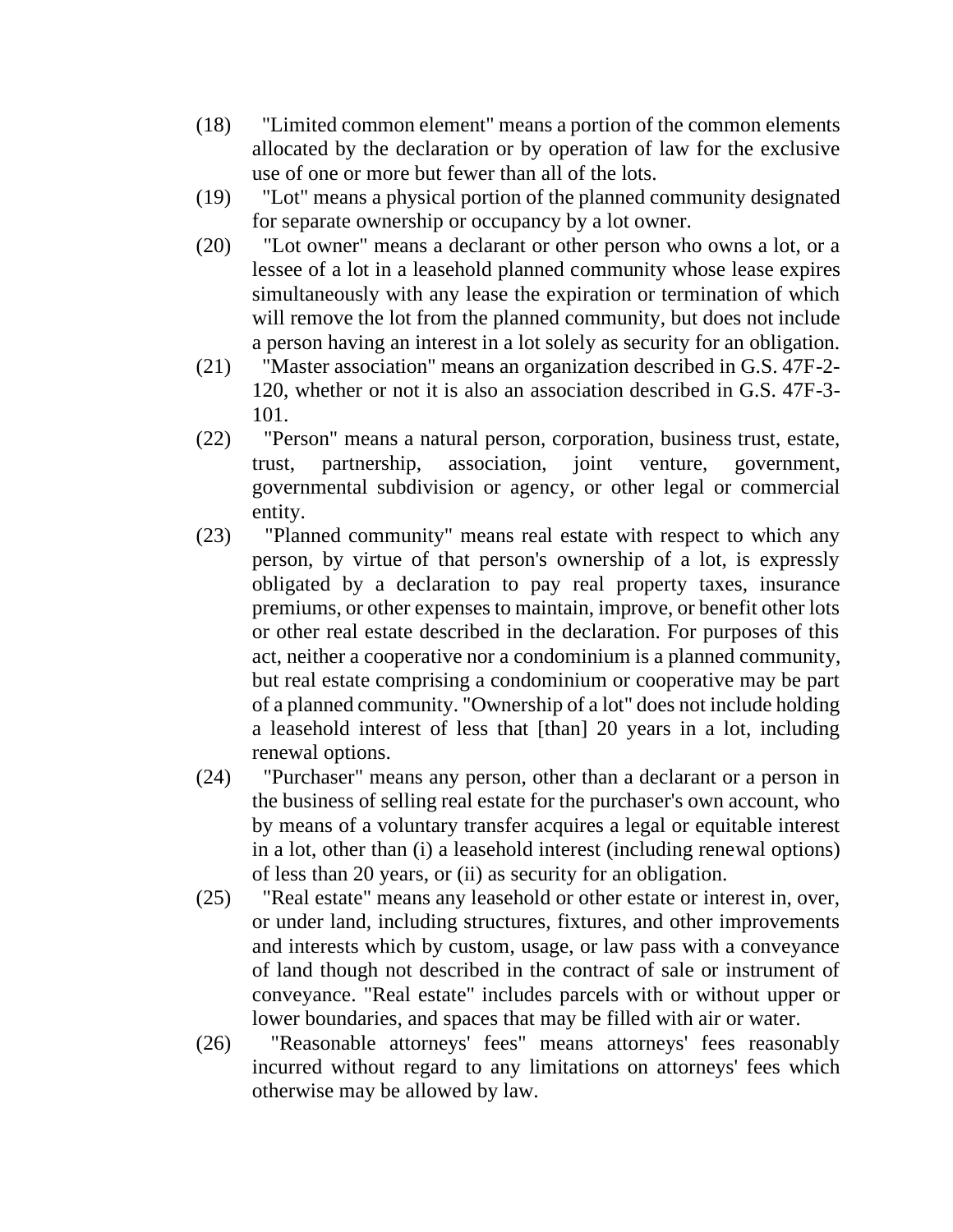- (27) Reserved.
- (28) "Special declarant rights" means rights reserved for the benefit of a declarant including, without limitation, any right (i) to complete improvements indicated on plats and plans filed with the declaration; (ii) to exercise any development right; (iii) to maintain sales offices, management offices, signs advertising the planned community, and models; (iv) to use easements through the common elements for the purpose of making improvements within the planned community or within real estate which may be added to the planned community; (v) to make the planned community part of a larger planned community or group of planned communities; (vi) to make the planned community subject to a master association; or (vii) to appoint or remove any officer or executive board member of the association or any master association during any period of declarant control.
- (29) Reserved. (1998-199, s. 1; 2014-57, s. 2.)

## **§ 47F-1-104. Variation.**

(a) Except as specifically provided in specific sections of this Chapter, the provisions of this Chapter may not be varied by the declaration or bylaws. To the extent not inconsistent with the provisions of this Chapter, the declaration, bylaws, and articles of incorporation form the basis for the legal authority for the planned community to act as provided in the declaration, bylaws, and articles of incorporation, and the declaration, bylaws, and articles of incorporation are enforceable by their terms.

(b) The provisions of this Chapter may not be varied by agreement; however, after breach of a provision of this Chapter, rights created hereunder may be knowingly waived in writing.

(c) Notwithstanding any of the provisions of this Chapter, a declarant may not act under a power of attorney or proxy or use any other device to evade the limitations or prohibitions of this Chapter, the declaration, or the bylaws. (1998-199, s. 1; 2013-34, s. 3.)

## **§ 47F-1-105. Taxation.**

Extraterritorial common property taxed pursuant to G.S. 105-277.8 shall be assessed, pro rata, among the lot owners based on the number of lots in the association. (2012-157, s. 3.)

## **§ 47F-1-106. Applicability of local ordinances, regulations, and building codes.**

A zoning, subdivision, or building code or other real estate use law, ordinance, or regulation may not prohibit a planned community or impose any requirement upon a planned community which it would not impose upon a substantially similar development under a different form of ownership or administration. Otherwise, no provision of this Chapter invalidates or modifies any provision of any zoning, subdivision, or building code or any other real estate use law, ordinance, or regulation. No local ordinance or regulation may require the recordation of a declaration prior to the date required by this Chapter. (1998-199, s. 1.)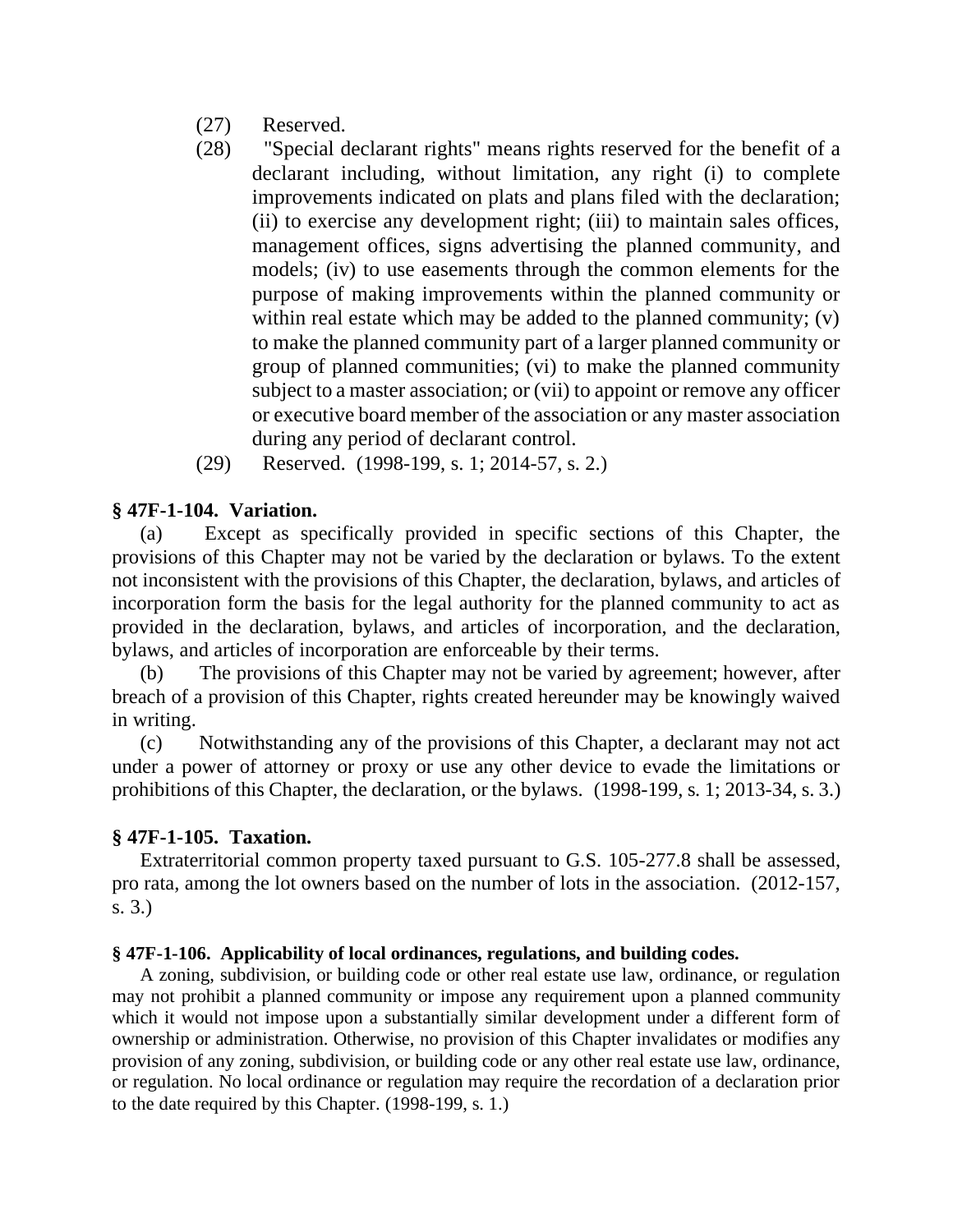#### **§ 47F-1-107. Eminent domain.**

(a) If a lot is acquired by eminent domain, or if part of a lot is acquired by eminent domain leaving the lot owner with a remnant which may not practically or lawfully be used for any purpose permitted by the declaration, the award shall compensate the lot owner for his lot and its interest in the common element. Upon acquisition, unless the decree otherwise provides, the lot's allocated interests are automatically reallocated to the remaining lots in proportion to the respective allocated interests of those lots before the taking, exclusive of the lot taken.

(b) Except as provided in subsection (a) of this section, if part of a lot is acquired by eminent domain, the award shall compensate the lot owner for the reduction in value of the lot. Upon acquisition, unless the decree otherwise provides, (i) that lot's allocated interests are reduced in proportion to the reduction in the size of the lot, or on any other basis specified in the declaration, and (ii) the portion of the allocated interests divested from the partially acquired lot are automatically reallocated to that lot and the remaining lots in proportion to the respective allocated interests of those lots before the taking, with the partially acquired lot participating in the reallocation on the basis of its reduced allocated interests.

(c) If there is any reallocation under subsection (a) or (b) of this section, the association shall promptly prepare, execute, and record an amendment to the declaration reflecting the reallocations. Any remnant of a lot remaining after part of a lot is taken under this subsection is thereafter a common element.

(d) If part of the common elements is acquired by eminent domain, the portion of the award attributable to the common elements taken shall be paid to the association. Unless the declaration provides otherwise, any portion of the award attributable to the acquisition of a limited common element shall be apportioned among the owners of the lots to which that limited common element was allocated at the time of acquisition based on their allocated interest in the common elements before the taking.

(e) The court decree shall be recorded in every county in which any portion of the planned community is located. (1998-199, s. 1.)

#### **§ 47F-1-108. Supplemental general principles of law applicable.**

The principles of law and equity as well as other North Carolina statutes (including the provisions of the North Carolina Nonprofit Corporation Act) supplement the provisions of this Chapter, except to the extent inconsistent with this Chapter. When these principles or statutes are inconsistent or conflict with this Chapter, the provisions of this Chapter will control. (1998-199, s. 1.)

#### **§ 47F-1-109. Reserved for future codification purposes.**

### Article 2.

### Creation, Alteration, and Termination of Planned Communities.

#### **§ 47F-2-101. Creation of the planned community.**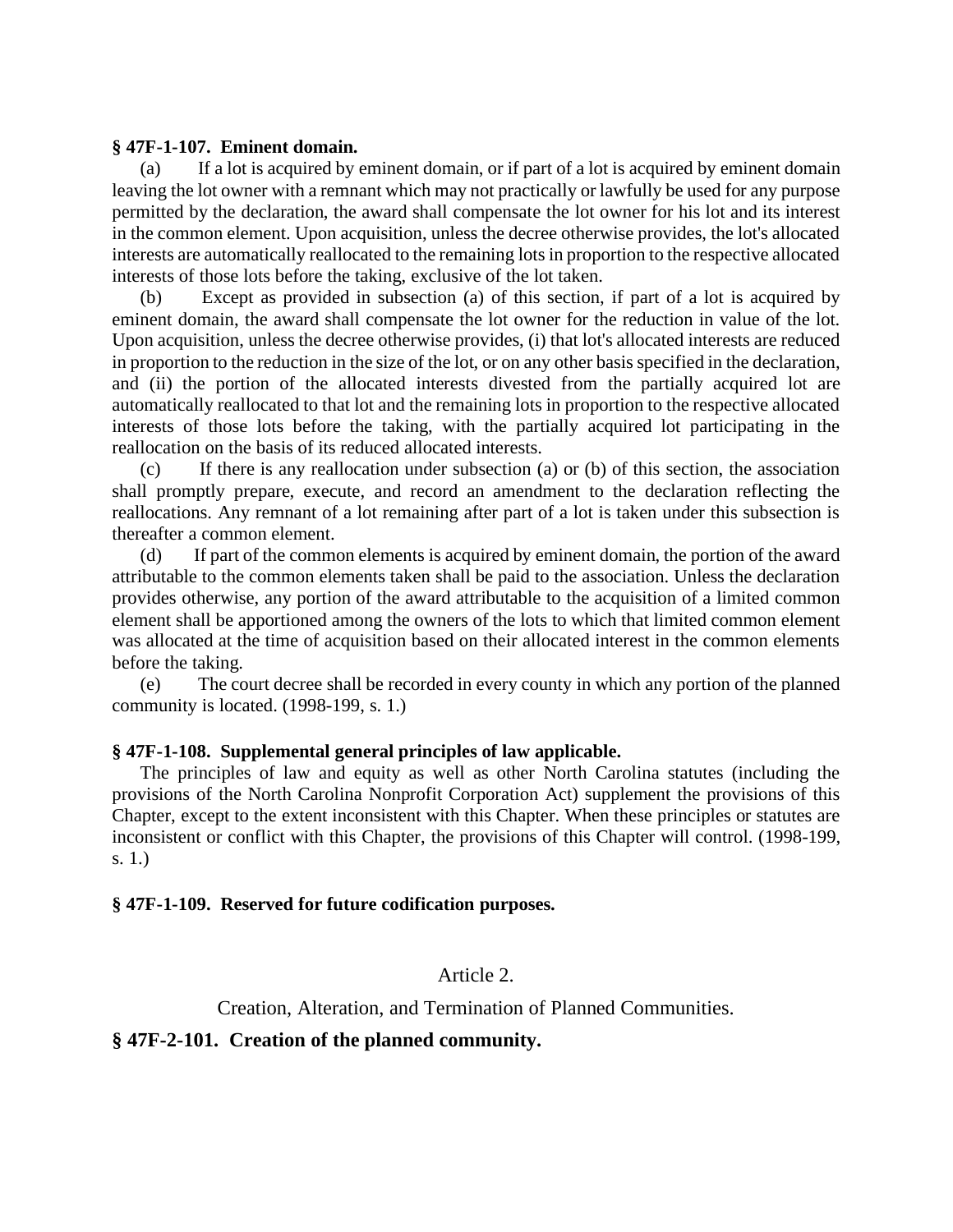A declaration creating a planned community shall be executed in the same manner as a deed and shall be recorded in every county in which any portion of the planned community is located. (1998-199, s. 1; 2012-18, s. 1.7.)

# **§ 47F-2-102. Reserved for future codification purposes.**

# **§ 47F-2-103. Construction and validity of declaration and bylaws.**

(a) To the extent not inconsistent with the provisions of this Chapter, the declaration, bylaws, and articles of incorporation form the basis for the legal authority for the planned community to act as provided in the declaration, bylaws, and articles of incorporation, and the declaration, bylaws, and articles of incorporation are enforceable by their terms. All provisions of the declaration and bylaws are severable.

(b) The rule against perpetuities may not be applied to defeat any provision of the declaration, bylaws, rules, or regulations adopted pursuant to G.S. 47F-3-102(1).

(c) In the event of a conflict between the provisions of the declaration and the bylaws, the declaration prevails except to the extent the declaration is inconsistent with this Chapter.

(d) Title to a lot and common elements is not rendered unmarketable or otherwise affected by reason of an insubstantial failure of the declaration to comply with this Chapter. Whether a substantial failure to comply with this Chapter impairs marketability shall be determined by the law of this State relating to marketability. (1998-199, s. 1; 2013-34, s. 4.)

# **§§ 47F-2-104 through 47F-2-116. Reserved for future codification purposes.**

# **§ 47F-2-117. Amendment of declaration.**

(a) Except in cases of amendments that may be executed by a declarant under the terms of the declaration or by certain lot owners under G.S. 47F-2-118(b), the declaration may be amended only by affirmative vote or written agreement signed by lot owners of lots to which at least sixty-seven percent (67%) of the votes in the association are allocated, or any larger majority the declaration specifies or by the declarant if necessary for the exercise of any development right. The declaration may specify a smaller number only if all of the lots are restricted exclusively to nonresidential use.

(b) No action to challenge the validity of an amendment adopted pursuant to this section may be brought more than one year after the amendment is recorded.

(c) Every amendment to the declaration shall be recorded in every county in which any portion of the planned community is located and is effective only upon recordation.

(d) Any amendment passed pursuant to the provisions of this section or the procedures provided for in the declaration are presumed valid and enforceable.

(e) Amendments to the declaration required by this Chapter to be recorded by the association shall be prepared, executed, recorded, and certified in accordance with G.S. 47- 41. (1998-199, s. 1; 2012-18, s. 1.8; 2013-34, s. 5.)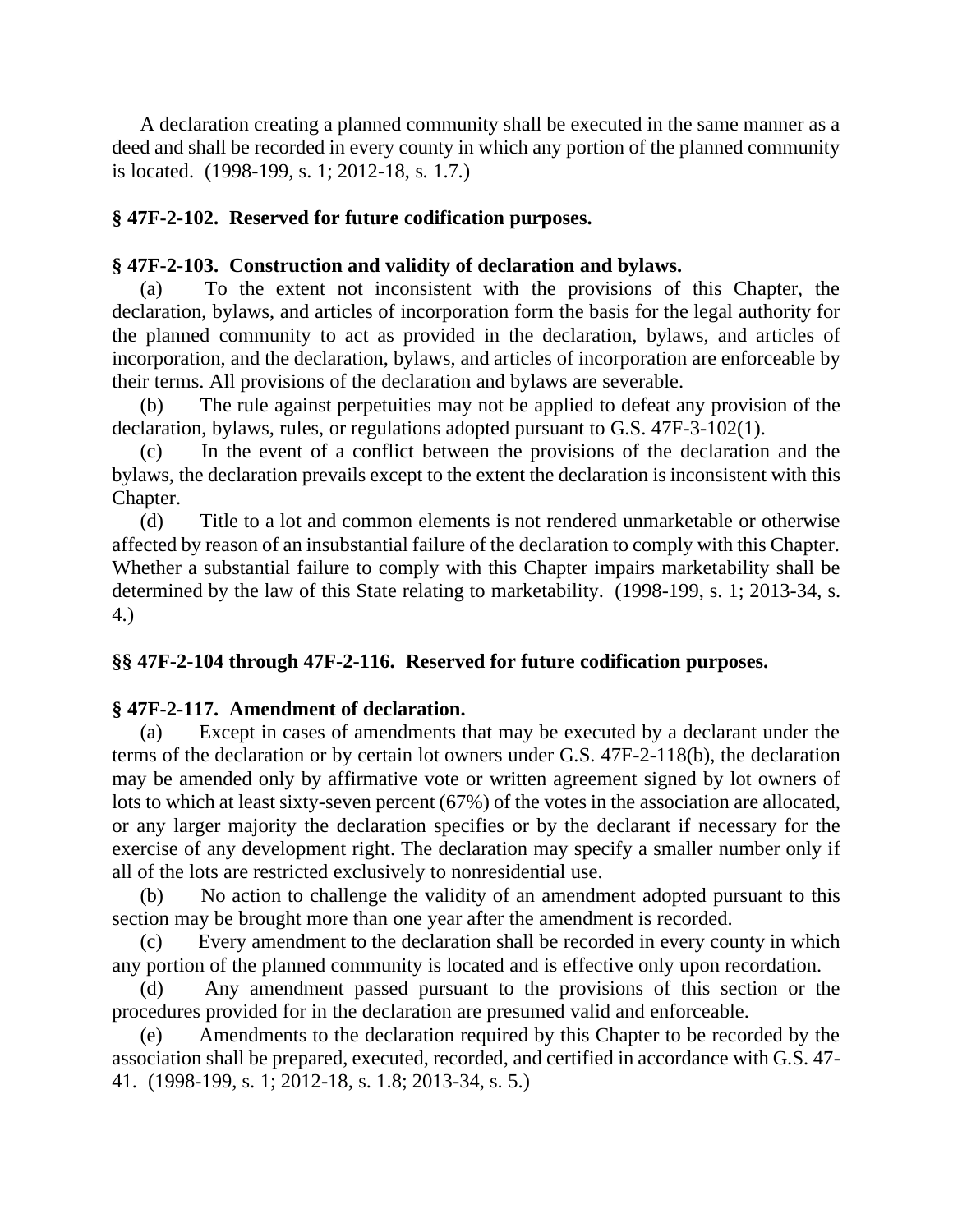## **§ 47F-2-118. Termination of planned community.**

(a) Except in the case of taking of all the lots by eminent domain (G.S. 47F-1-107), a planned community may be terminated only by agreement of lot owners of lots to which at least eighty percent (80%) of the votes in the association are allocated, or any larger percentage the declaration specifies. The declaration may specify a smaller percentage only if all of the lots in the planned community are restricted exclusively to nonresidential uses.

(b) An agreement to terminate shall be evidenced by the execution of a termination agreement, or ratifications thereof, in the same manner as a deed, by the requisite number of lot owners. The termination agreement shall specify a date after which the agreement will be void unless it is recorded before that date. A termination agreement and all ratifications thereof shall be recorded in every county in which a portion of the planned community is situated and is effective only upon recordation.

(c) A termination agreement may provide for sale of the common elements, but may not require that the lots be sold following termination, unless the declaration as originally recorded provided otherwise or unless all the lot owners consent to the sale. If, pursuant to the agreement, any real estate in the planned community is to be sold following termination, the termination agreement shall set forth the minimum terms of the sale.

(d) The association, on behalf of the lot owners, may contract for the sale of real estate in the planned community, but the contract is not binding until approved pursuant to subsections (a) and (b) of this section. Until the sale has been concluded and the proceeds thereof distributed, the association continues in existence with all powers it had before termination. Proceeds of the sale shall be distributed to lot owners and lienholders as their interests may appear, as provided in the termination agreement.

(e) If the real estate constituting the planned community is not to be sold following termination, title to the common elements vests in the lot owners upon termination as tenants in common in proportion to their respective interests as provided in the termination agreement.

(f) Following termination of the planned community, the proceeds of any sale of real estate, together with the assets of the association, are held by the association as trustee for lot owners and holders of liens on the lots as their interests may appear. All other creditors of the association are to be treated as if they had perfected liens on the common elements immediately before termination.

(g) If the termination agreement does not provide for the distribution of sales proceeds pursuant to subsection (d) of this section or the vesting of title pursuant to subsection (e) of this section, sales proceeds shall be distributed and title shall vest in accordance with each lot owner's allocated share of common expense liability.

(h) Except as provided in subsection (i) of this section, foreclosure or enforcement of a lien or encumbrance against the common elements does not of itself terminate the planned community, and foreclosure or enforcement of a lien or encumbrance against a portion of the common elements other than withdrawable real estate does not withdraw that portion from the planned community. Foreclosure or enforcement of a lien or encumbrance against withdrawable real estate does not of itself withdraw that real estate from the planned community, but the person taking title thereto has the right to require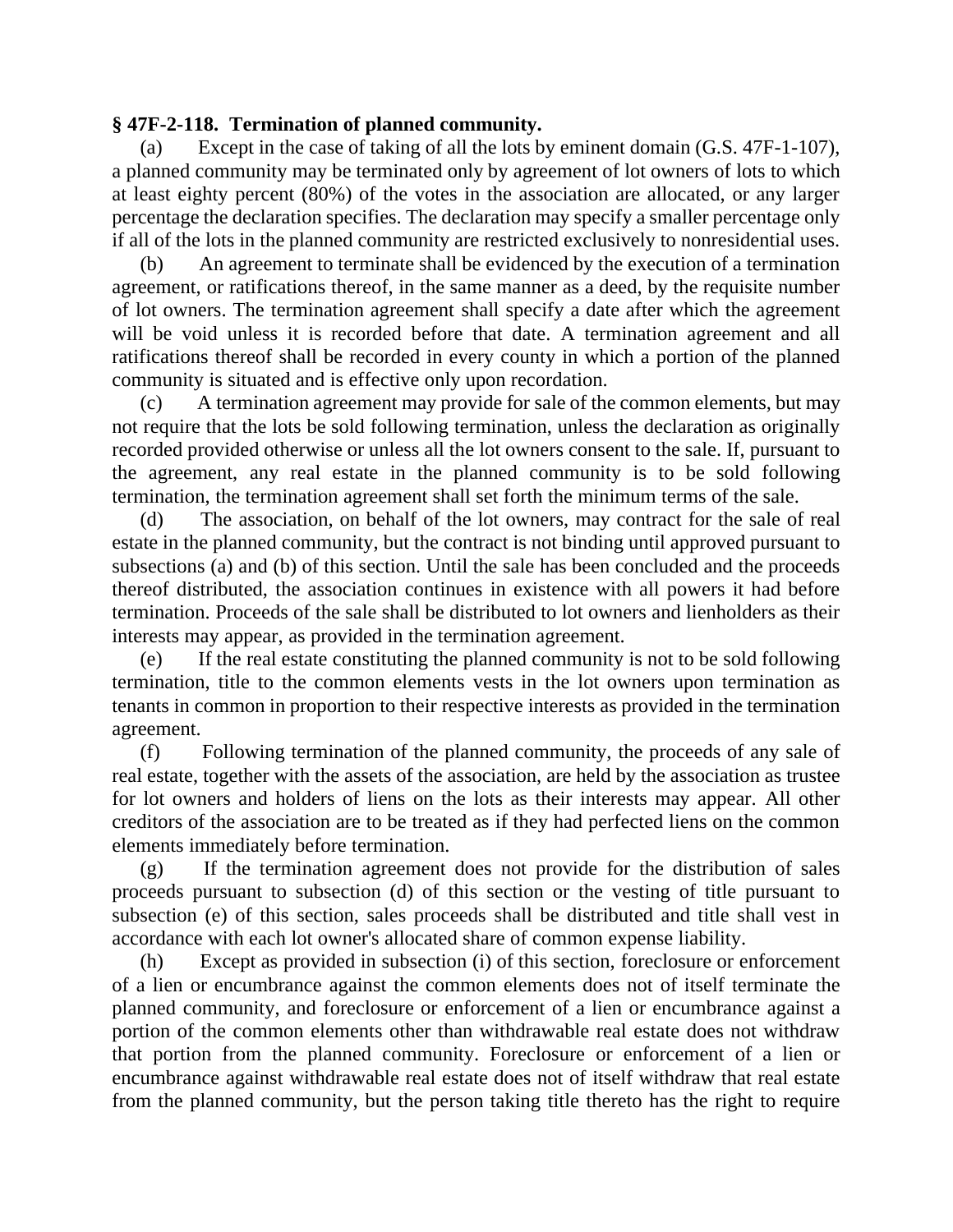from the association, upon request, an amendment excluding the real estate from the planned community.

(i) If a lien or encumbrance against a portion of the real estate comprising the planned community has priority over the declaration and the lien or encumbrance has not been partially released, the parties foreclosing the lien or encumbrance may, upon foreclosure, record an instrument excluding the real estate subject to that lien or encumbrance from the planned community. (1998-199, s. 1.)

# **§ 47F-2-119. Reserved for future codification purposes.**

## **§ 47F-2-120. Master associations.**

If the declaration for a planned community provides that any of the powers described in G.S. 47F-3-102 are to be exercised by or may be delegated to a profit or nonprofit corporation which exercises those or other powers on behalf of one or more other planned communities or for the benefit of the lot owners of one or more other planned communities, all provisions of this act applicable to lot owners' associations apply to any such corporation. (1998-199, s. 1.)

# **§ 47F-2-121. Merger or consolidation of planned communities.**

(a) Any two or more planned communities, by agreement of the lot owners as provided in subsection (b) of this section, may be merged or consolidated into a single planned community. In the event of a merger or consolidation, unless the agreement otherwise provides, the resultant planned community is, for all purposes, the legal successor of all of the preexisting planned communities, and the operations and activities of all associations of the preexisting planned communities shall be merged or consolidated into a single association which shall hold all powers, rights, obligations, assets, and liabilities of all preexisting associations.

(b) An agreement of two or more planned communities to merge or consolidate pursuant to subsection (a) of this section shall be evidenced by an agreement prepared, executed, recorded, and certified by the president of the association of each of the preexisting planned communities following approval by owners of lots to which are allocated the percentage of votes in each planned community required to terminate that planned community. Any such agreement shall be recorded in every county in which a portion of the planned community is located and is not effective until recorded.

(c) Every merger or consolidation agreement shall provide for the reallocation of the allocated interests in the new association among the lots of the resultant planned community either (i) by stating the reallocations or the formulas upon which they are based or (ii) by stating the percentage of overall common expense liabilities and votes in the new association which are allocated to all of the lots comprising each of the preexisting planned communities, and providing that the portion of the percentages allocated to each lot formerly comprising a part of the preexisting planned community shall be equal to the percentages of common expense liabilities and votes in the association allocated to that lot by the declaration of the preexisting planned community. (1998-199, s. 1.)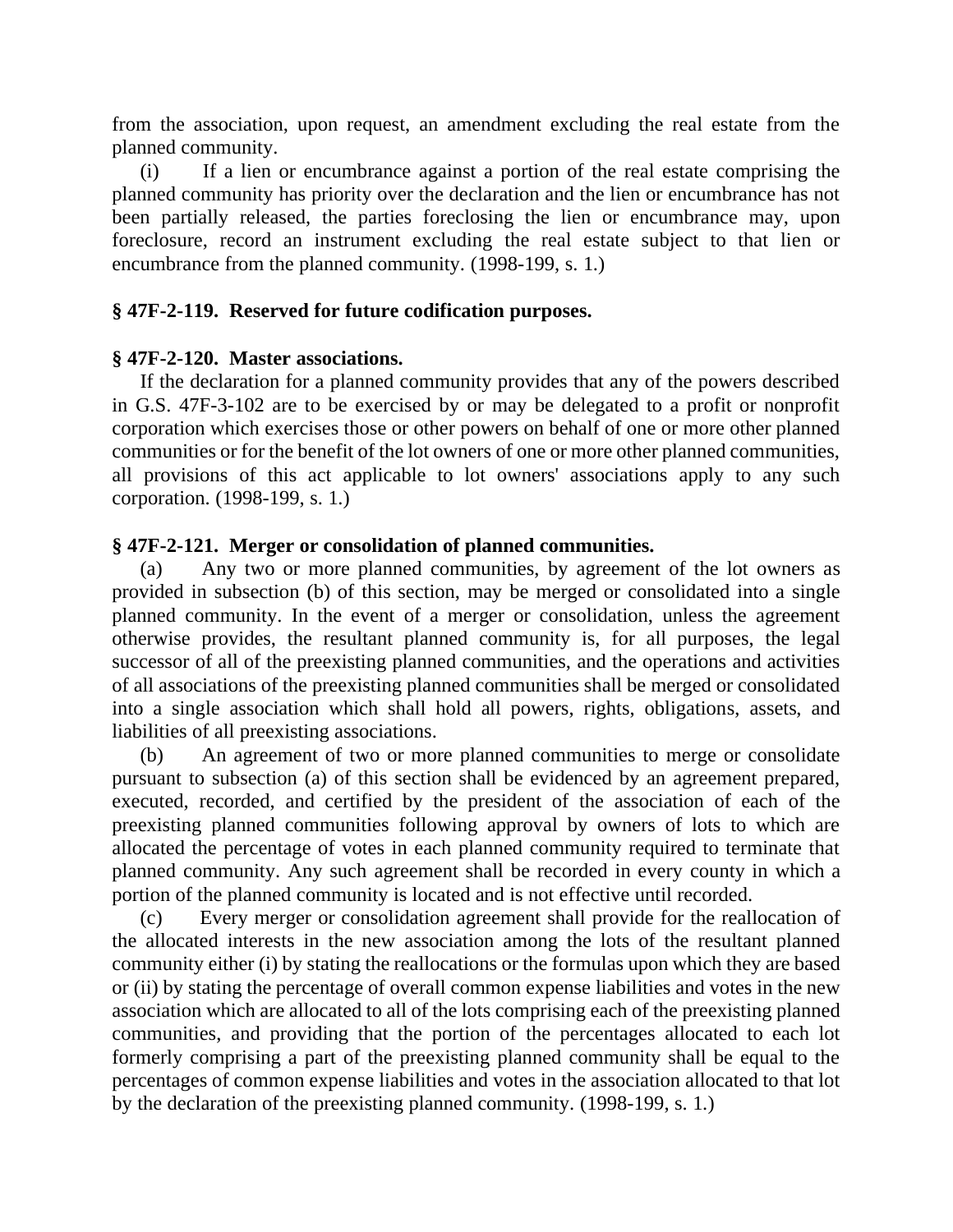### Article 3.

Management of Planned Community.

#### **§ 47F-3-101. Organization of owners' association.**

A lot owners' association shall be incorporated no later than the date the first lot in the planned community is conveyed. The membership of the association at all times shall consist exclusively of all the lot owners or, following termination of the planned community, of all persons entitled to distributions of proceeds under G.S. 47F-2-118. Every association created after the effective date of this Chapter shall be organized as a nonprofit corporation. (1998-199, s. 1.)

### **§ 47F-3-102. Powers of owners' association.**

Unless the articles of incorporation or the declaration expressly provides to the contrary, the association may:

- (1) Adopt and amend bylaws and rules and regulations;
- (2) Adopt and amend budgets for revenues, expenditures, and reserves and collect assessments for common expenses from lot owners;
- (3) Hire and discharge managing agents and other employees, agents, and independent contractors;
- (4) Institute, defend, or intervene in litigation or administrative proceedings on matters affecting the planned community;
- (5) Make contracts and incur liabilities;
- (6) Regulate the use, maintenance, repair, replacement, and modification of common elements;
- (7) Cause additional improvements to be made as a part of the common elements;
- (8) Acquire, hold, encumber, and convey in its own name any right, title, or interest to real or personal property, provided that common elements may be conveyed or subjected to a security interest only pursuant to G.S. 47F-3-112;
- (9) Grant easements, leases, licenses, and concessions through or over the common elements;
- (10) Impose and receive any payments, fees, or charges for the use, rental, or operation of the common elements other than the limited common elements and for services provided to lot owners;
- (11) Impose reasonable charges for late payment of assessments, not to exceed the greater of twenty dollars (\$20.00) per month or ten percent (10%) of any assessment installment unpaid and, after notice and an opportunity to be heard, suspend privileges or services provided by the association (except rights of access to lots) during any period that assessments or other amounts due and owing to the association remain unpaid for a period of 30 days or longer;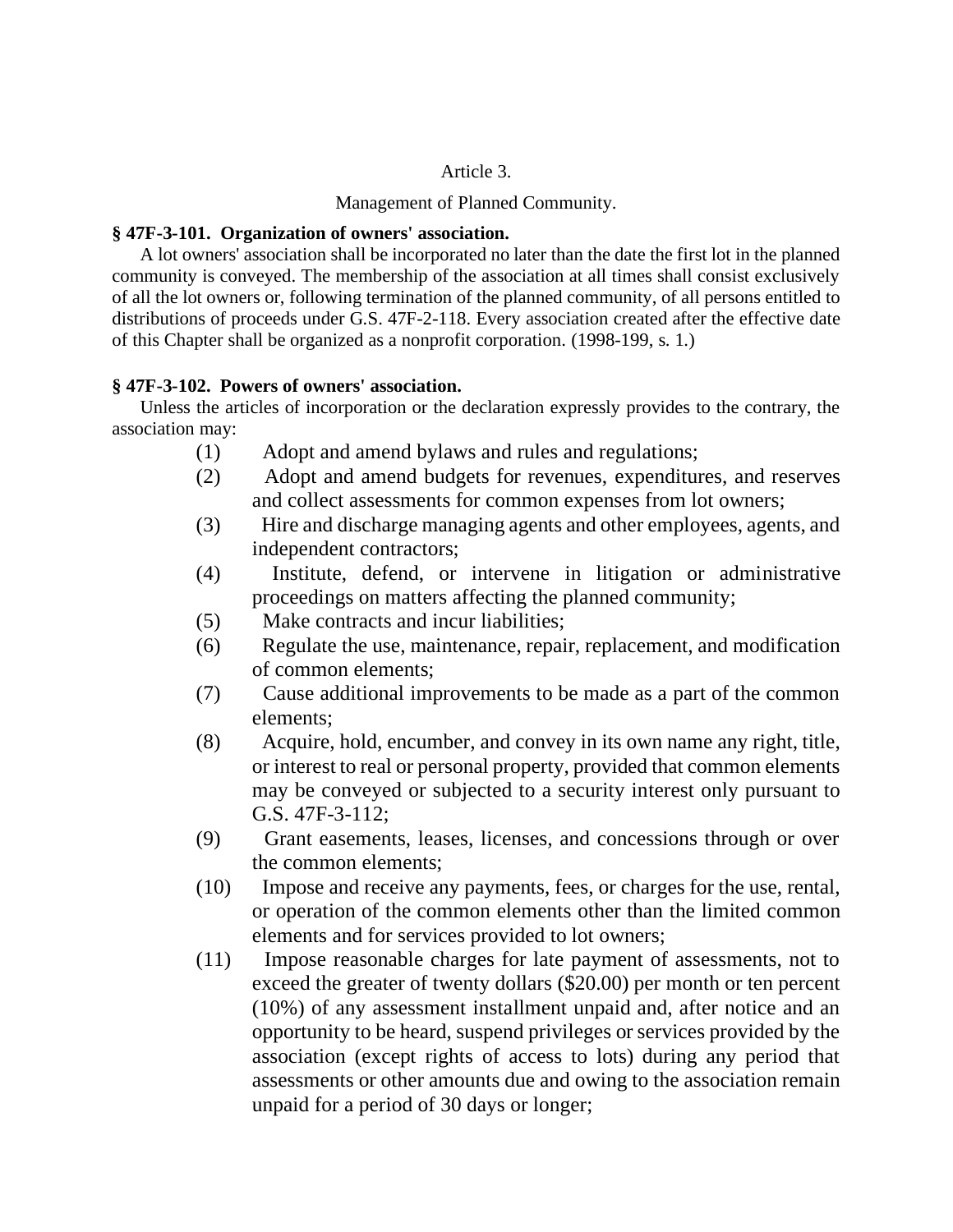- (12) After notice and an opportunity to be heard, impose reasonable fines or suspend privileges or services provided by the association (except rights of access to lots) for reasonable periods for violations of the declaration, bylaws, and rules and regulations of the association;
- (13) Impose reasonable charges in connection with the preparation and recordation of documents, including, without limitation, amendments to the declaration or statements of unpaid assessments;
- (14) Provide for the indemnification of and maintain liability insurance for its officers, executive board, directors, employees, and agents;
- (15) Assign its right to future income, including the right to receive common expense assessments;
- (16) Exercise all other powers that may be exercised in this State by legal entities of the same type as the association; and
- (17) Exercise any other powers necessary and proper for the governance and operation of the association. (1998-199, s. 1; 2004-109, s. 4; 2005- 422, s. 1.)

### **§ 47F-3-103. Executive board members and officers.**

(a) Except as provided in the declaration, in the bylaws, in subsection (b) of this section, or in other provisions of this Chapter, the executive board may act in all instances on behalf of the association. In the performance of their duties, officers and members of the executive board shall discharge their duties in good faith. Officers shall act according to the standards for officers of a nonprofit corporation set forth in G.S. 55A-8-42, and members shall act according to the standards for directors of a nonprofit corporation set forth in G.S. 55A-8-30.

(b) The executive board may not act unilaterally on behalf of the association to amend the declaration (G.S. 47F-2-117), to terminate the planned community (G.S. 47F-2-118), or to elect members of the executive board or determine the qualifications, powers and duties, or terms of office of executive board members (G.S. 47F-3-103(e)), but the executive board may unilaterally fill vacancies in its membership for the unexpired portion of any term. Notwithstanding any provision of the declaration or bylaws to the contrary, the lot owners, by a majority vote of all persons present and entitled to vote at any meeting of the lot owners at which a quorum is present, may remove any member of the executive board with or without cause, other than a member appointed by the declarant.

(c) Within 30 days after adoption of any proposed budget for the planned community, the executive board shall provide to all the lot owners a summary of the budget and a notice of the meeting to consider ratification of the budget, including a statement that the budget may be ratified without a quorum. The executive board shall set a date for a meeting of the lot owners to consider ratification of the budget, such meeting to be held not less than 10 nor more than 60 days after mailing of the summary and notice. There shall be no requirement that a quorum be present at the meeting. The budget is ratified unless at that meeting a majority of all the lot owners in the association or any larger vote specified in the declaration rejects the budget. In the event the proposed budget is rejected, the periodic budget last ratified by the lot owners shall be continued until such time as the lot owners ratify a subsequent budget proposed by the executive board.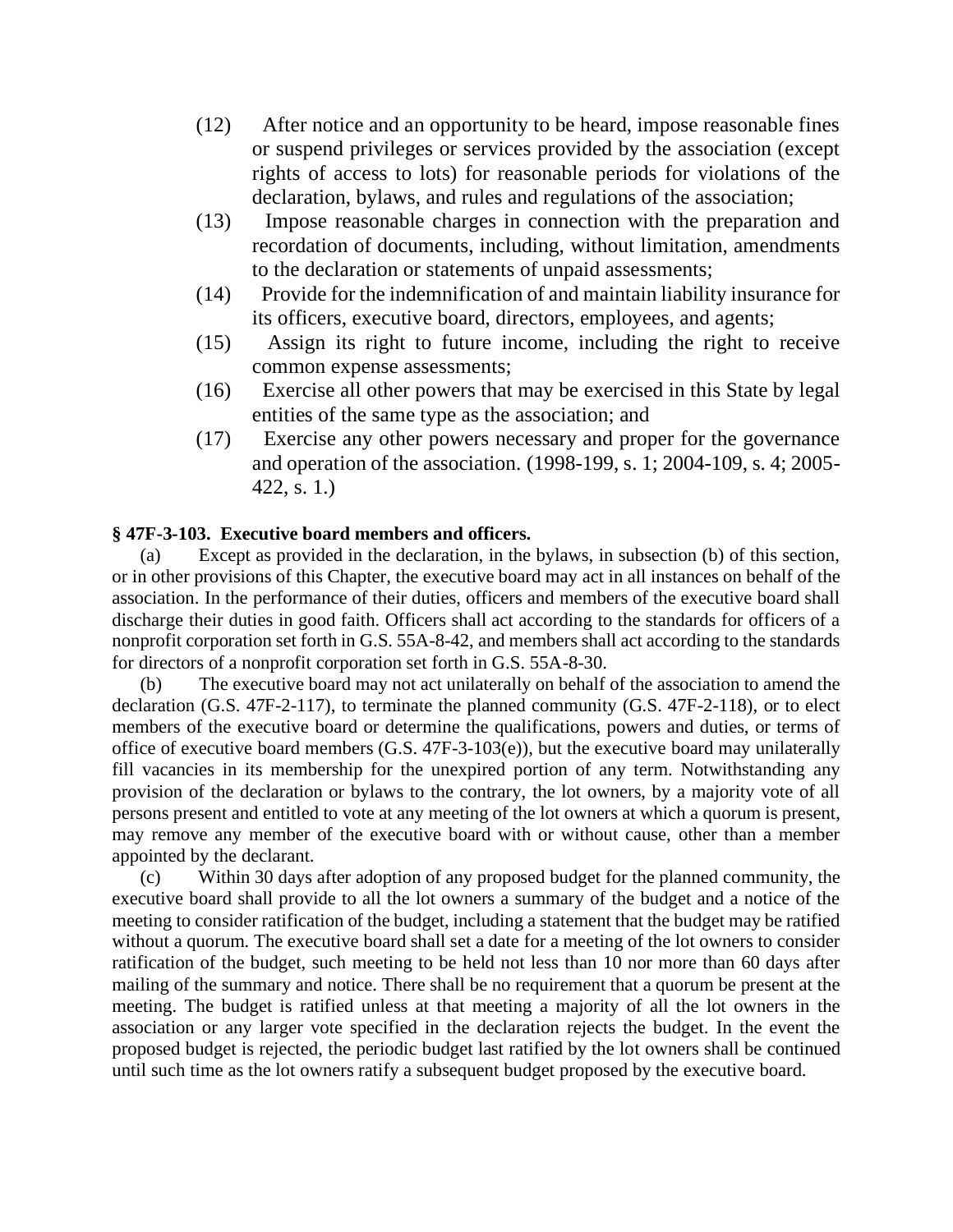(d) The declaration may provide for a period of declarant control of the association, during which period a declarant, or persons designated by the declarant, may appoint and remove the officers and members of the executive board.

(e) Not later than the termination of any period of declarant control, the lot owners shall elect an executive board of at least three members, at least a majority of whom shall be lot owners. The executive board shall elect the officers. The executive board members and officers shall take office upon election.

(f) The association shall publish the names and addresses of all officers and board members of the association within 30 days of their election. (1998-199, s. 1; 2005-422, ss. 2, 3.)

# **§ 47F-3-104. Transfer of special declarant rights.**

(a) No special declarant right (G.S. 47F-1-103(28)) defined under this Chapter may be transferred except by an instrument evidencing the transfer recorded in every county in which any portion of the planned community is located. Except for the transfer of declarant rights pursuant to subsection (c) of this section, the instrument is not effective unless executed by the transferee.

(b) Upon transfer of any special declarant right, the liability of a transferor declarant is as follows:

- (1) A transferor is not relieved of any obligation or liability arising before the transfer and remains liable for warranty obligations imposed upon the transferor by this Chapter. Lack of privity does not deprive any lot owner of standing to maintain an action to enforce any obligation of the transferor.
- (2) If a successor to any special declarant right is an affiliate of a declarant (G.S. 47F-1-103(1)), the transferor is jointly and severally liable with the successor for any obligations or liabilities of the successor relating to the planned community.
- (3) If a transferor retains any special declarant rights but transfers other special declarant rights to a successor who is not an affiliate of the declarant, the transferor is liable for any obligations or liabilities imposed on a declarant by this Chapter or by the declaration relating to the retained special declarant rights and arising after the transfer.
- (4) A transferor has no liability for any act or omission or any breach of a contractual or warranty obligation arising from the exercise of a special declarant right by a successor declarant who is not an affiliate of the transferor.

(c) Unless otherwise provided in a mortgage instrument, deed of trust, or other agreement creating a security interest, in case of foreclosure of a security interest, sale by a trustee under an agreement creating a security interest, tax sale, judicial sale, or sale under Bankruptcy Code or receivership proceedings of any lots owned by a declarant, or real estate in a planned community subject to development rights, or real estate subject to development rights for a planned community, a person acquiring title to all the property being foreclosed or sold, but only upon the person's request in an instrument recorded in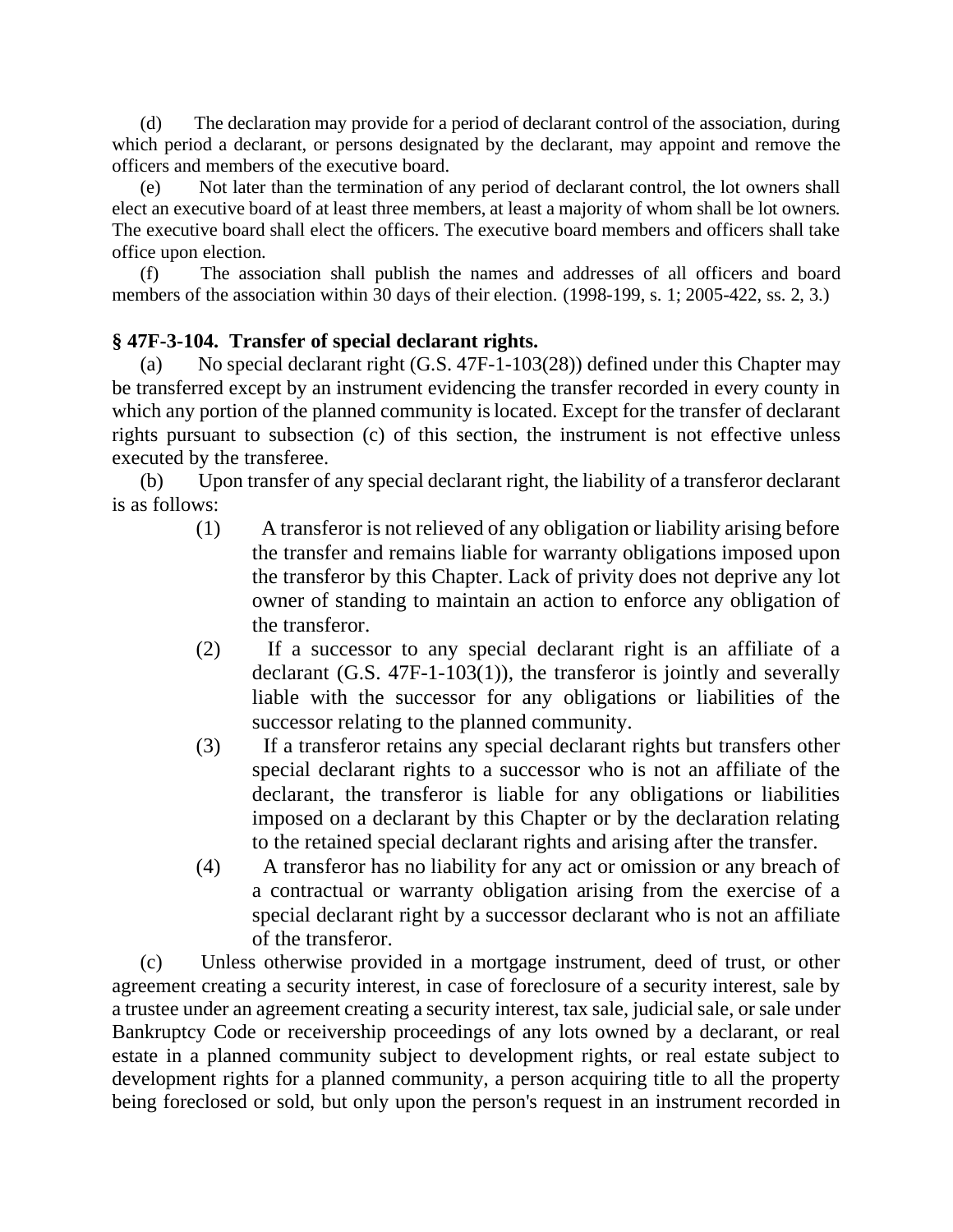every county in which any portion of the planned community is located, succeeds to all special declarant rights (G.S. 47F-1-103(28)) related to that property held by that declarant and requested by the person acquiring title. The judgment or instrument conveying title shall provide for transfer of only the special declarant rights requested. The mortgage, deed of trust, tax lien, or other conveyance to be foreclosed under this subsection shall not be required to contain specific reference to an assignment of special declarant rights but shall be deemed to include the special declarant rights as part of the right, title, and interest encumbered by the mortgage, deed of trust, tax lien, or other conveyance.

(d) Upon foreclosure of a security interest, sale by a trustee under an agreement creating a security interest, tax sale, judicial sale, or sale under Bankruptcy Code or receivership proceedings of all interests in a planned community owned by a declarant, the declarant ceases to have any special declarant rights and the period of declarant control (G.S. 47F-3-103(d)) terminates unless either of the following applies:

- (1) The judgment or instrument conveying title provides for transfer of all special declarant rights held by that declarant to a successor declarant.
- (2) The declarant transferred special declarant rights related to the appointment of executive board members to another person pursuant to this section prior to the foreclosure or sale.

(e) The liabilities and obligations of a person who succeeds to special declarant rights are as follows:

- (1) A successor to any special declarant right who is an affiliate of a declarant is subject to all obligations and liabilities imposed on the transferor by this Chapter or by the declaration.
- (2) Unless otherwise specified in the declaration as to the holder of a mortgage instrument, deed of trust, or other agreement creating a security interest, in case of foreclosure of a security interest, sale by a trustee under an agreement creating a security interest, tax sale, judicial sale, or sale under Bankruptcy Code or receivership proceedings, a successor to any special declarant right who is not an affiliate of a declarant, other than a successor described in subdivision (3) or (4) of this subsection, is subject to the obligations and liabilities expressly imposed by this Chapter or the declaration:
	- a. On a declarant which relate to the successor's exercise or nonexercise of special declarant rights; or
	- b. On his or her transferor, other than:
		- 1. Misrepresentations by the transferor or any previous declarant;
		- 2. Warranty obligations on improvements made by the transferor or any previous declarant or made before the planned community was created;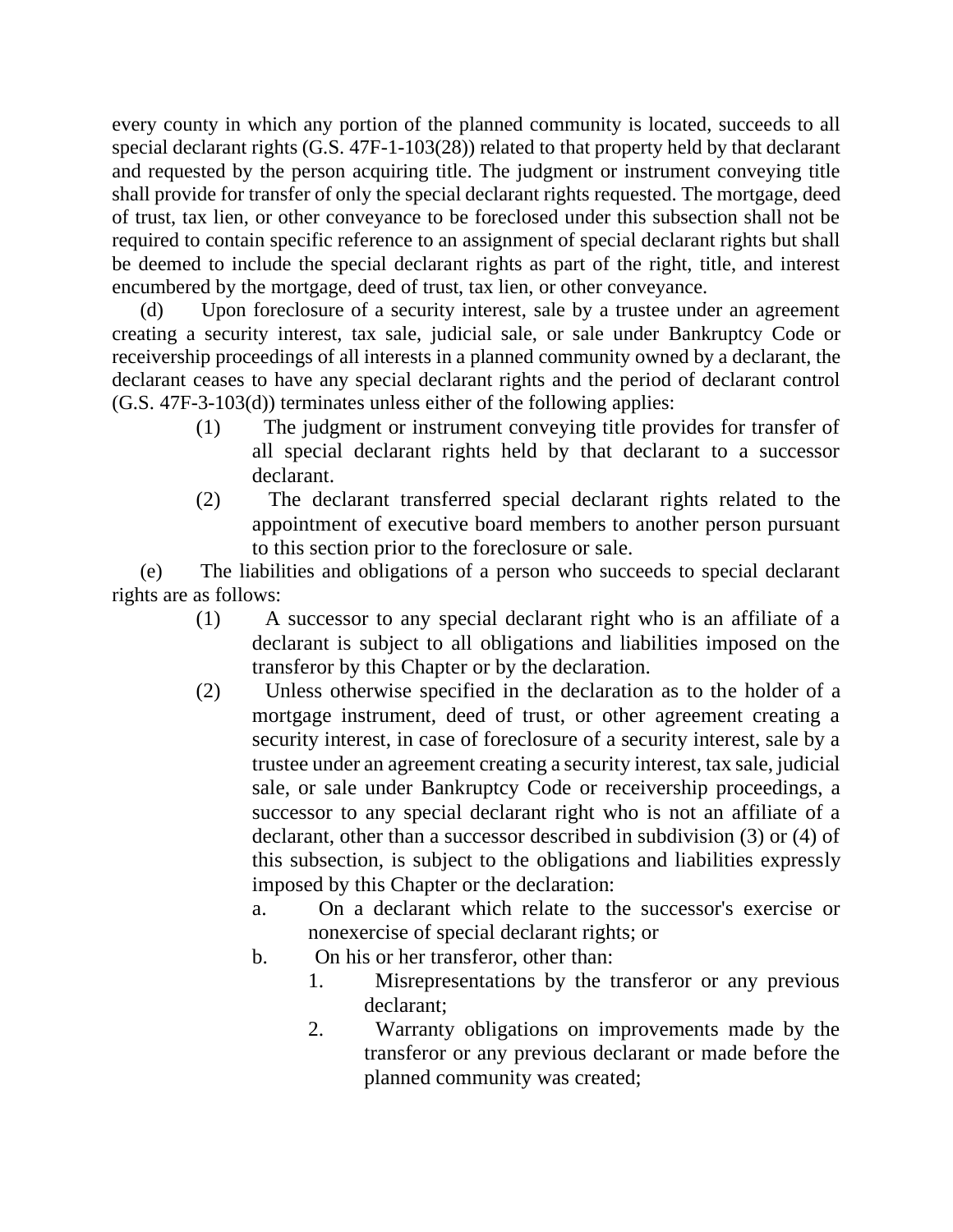- 3. Obligations and liabilities arising out of contractual agreements between the transferor or any previous declarant and third parties other than the declaration;
- 4. Breach of any fiduciary obligation by the transferor or any previous declarant or his or her appointees to the executive board; or
- 5. Any liability or obligation imposed on the transferor or any previous declarant as a result of the transferor's acts or omissions after the transfer.
- (3) A successor to only a right reserved in the declaration to maintain sales offices, management offices, signs advertising the planned community, and models, if the successor is not an affiliate of the declarant, may not exercise any other special declarant right and is not subject to any liability or obligation as a declarant.
- (4) A successor to all special declarant rights held by a transferor who is not an affiliate of the declarant who succeeded to those rights pursuant to a deed or other instrument of conveyance in lieu of foreclosure or a judgment or instrument conveying title under subsection (c) of this section may declare in a recorded instrument the intention to hold those rights solely for transfer to another person. Thereafter, until transferring all special declarant rights to any person acquiring title to any lot or real estate subject to development rights owned by the successor, or until recording an instrument permitting exercise of all those rights, that successor may not exercise any of those rights other than any right held by his or her transferor to control the executive board in accordance with G.S. 47F-3-103(d) for the duration of any period of declarant control, and any attempted exercise of those rights is void. So long as a successor declarant does not have the right to exercise special declarant rights under this subsection, the successor declarant is not subject to any liability or obligation as a declarant other than liability for his or her acts and omissions under G.S. 47F-3- 103(d).

(f) Nothing in this section subjects any successor to a special declarant right to any claims against or other obligations of a transferor declarant other than claims and obligations expressly arising under this Chapter or the declaration.

(g) For purposes of this section, "assignment of declarant rights" shall include any assignment by the declarant of special declarant rights to a person, including, without limitation, an assignment pursuant to this section. (1998-199, s. 1; 2014-57, s. 3.)

### **§ 47F-3-105. Termination of contracts and leases of declarant.**

If entered into before the executive board elected by the lot owners pursuant to G.S. 47F-3- 103(e) takes office, any contract or lease affecting or related to the planned community that is not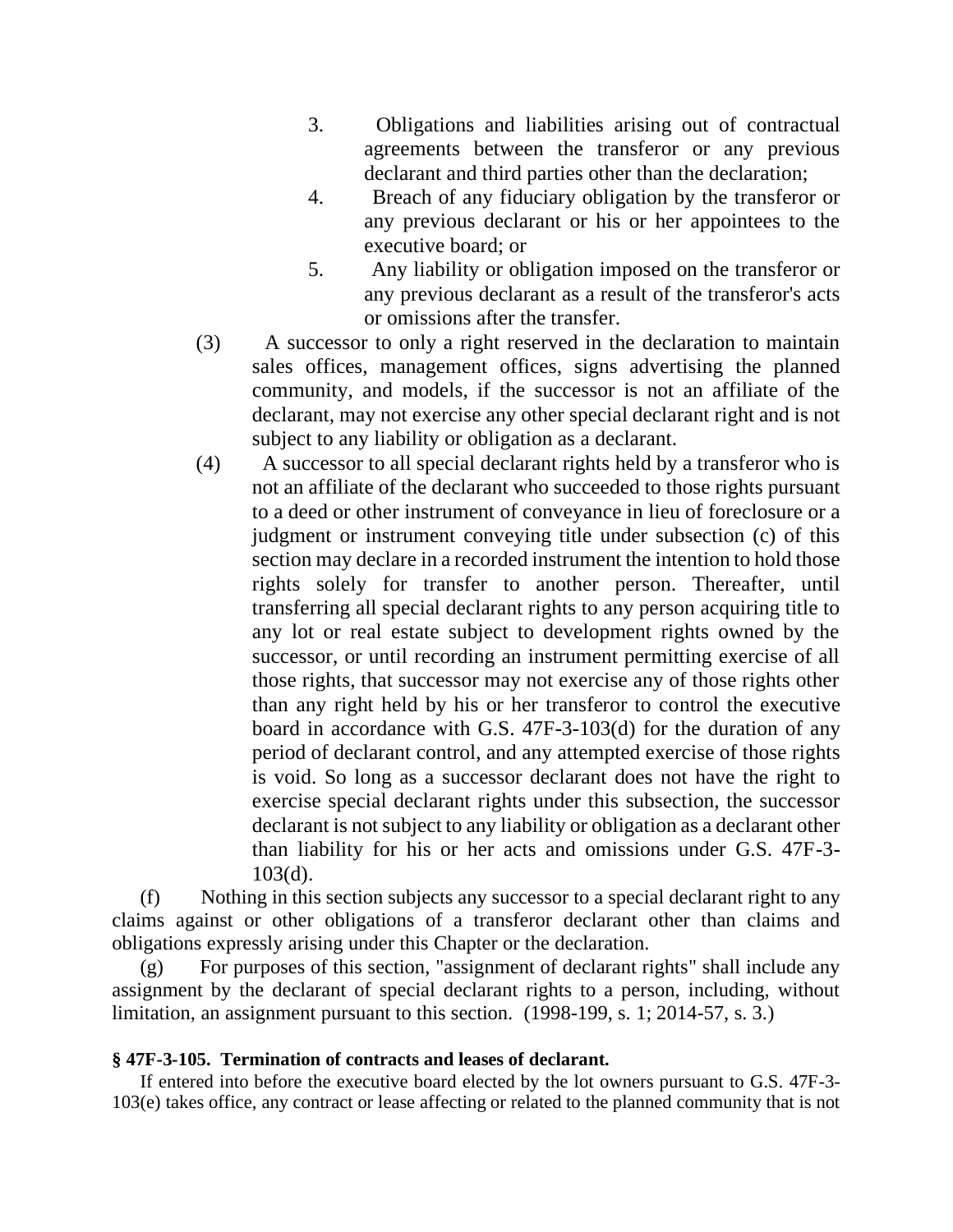bona fide or was unconscionable to the lot owners at the time entered into under the circumstances then prevailing, may be terminated without penalty by the association at any time after the executive board elected by the lot owners pursuant to G.S. 47F-3-103(e) takes office upon not less than 90 days' notice to the other party. (1998-199, s. 1.)

## **§ 47F-3-106. Bylaws.**

- (a) The bylaws of the association shall provide for:
	- (1) The number of members of the executive board and the titles of the officers of the association;
	- (2) Election by the executive board of officers of the association;
	- (3) The qualifications, powers and duties, terms of office, and manner of electing and removing executive board members and officers and filling vacancies;
	- (4) Which, if any, of its powers the executive board or officers may delegate to other persons or to a managing agent;
	- (5) Which of its officers may prepare, execute, certify, and record amendments to the declaration on behalf of the association; and
	- (6) The method of amending the bylaws.

(b) The bylaws may provide for any other matters the association deems necessary and appropriate. (1998-199, s. 1.)

# **§ 47F-3-107. Upkeep of planned community; responsibility and assessments for damages.**

(a) Except as otherwise provided in the declaration, G.S. 47F-3-113(h) or subsection (b) of this section, the association is responsible for causing the common elements to be maintained, repaired, and replaced when necessary and to assess the lot owners as necessary to recover the costs of such maintenance, repair, or replacement except that the costs of maintenance, repair, or replacement of a limited common element shall be assessed as provided in G.S.  $47F-3-115(c)(1)$ . Except as otherwise provided in the declaration, each lot owner is responsible for the maintenance and repair of his lot and any improvements thereon. Each lot owner shall afford to the association and when necessary to another lot owner access through the lot owner's lot or the limited common element allocated to the lot owner's lot reasonably necessary for any such maintenance, repair, or replacement activity.

(b) If a lot owner is legally responsible for damage inflicted on any common element or limited common element, the association may direct such lot owner to repair such damage, or the association may itself cause the repairs to be made and recover damages from the responsible lot owner.

(c) If damage is inflicted on any lot by an agent of the association in the scope of the agent's activities as such agent, the association is liable to repair such damage or to reimburse the lot owner for the cost of repairing such damages. The association shall also be liable for any losses to the lot owner.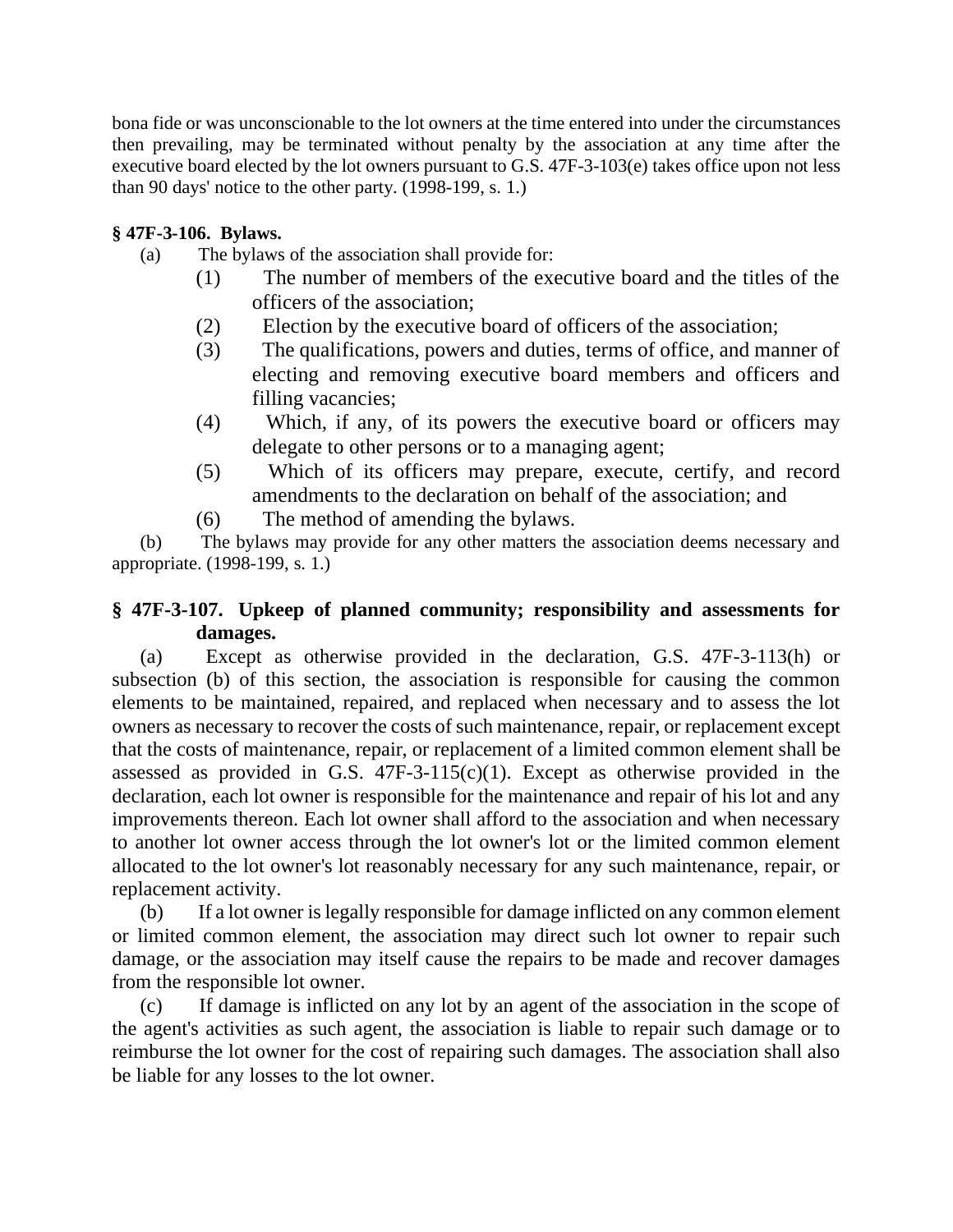(d) When the claim under subsection (b) or (c) of this section is less than or equal to the jurisdictional amount established for small claims by G.S. 7A-210, any aggrieved party may request that a hearing be held before an adjudicatory panel appointed by the executive board to determine if a lot owner is responsible for damages to any common element or the association is responsible for damages to any lot. If the executive board fails to appoint an adjudicatory panel to hear such matters, hearings under this section shall be held before the executive board. Such panel shall accord to the party charged with causing damages notice of the charge, opportunity to be heard and to present evidence, and notice of the decision. This panel may assess liability for each damage incident against each lot owner charged or against the association not in excess of the jurisdictional amount established for small claims by G.S. 7A-210. When the claim under subsection (b) or (c) of this section exceeds the jurisdictional amount established for small claims by G.S. 7A-210, liability of any lot owner charged or the association shall be determined as otherwise provided by law. Liabilities of lot owners determined by adjudicatory hearing or as otherwise provided by law shall be assessments secured by lien under G.S. 47F-3-116. Liabilities of the association determined by adjudicatory hearing or as otherwise provided by law may be offset by the lot owner against sums owing to the association and if so offset, shall reduce the amount of any lien of the association against the lot at issue.

(e) The association shall not be liable for maintenance, repair, and all other expenses in connection with any real estate which has not been incorporated into the planned community. (1998-199, s. 1; 2013-34, s. 2.)

## **§ 47F-3-107.1. Procedures for fines and suspension of planned community privileges or services.**

Unless a specific procedure for the imposition of fines or suspension of planned community privileges or services is provided for in the declaration, a hearing shall be held before the executive board or an adjudicatory panel appointed by the executive board to determine if any lot owner should be fined or if planned community privileges or services should be suspended pursuant to the powers granted to the association in G.S. 47F-3-102(11) and (12). Any adjudicatory panel appointed by the executive board shall be composed of members of the association who are not officers of the association or members of the executive board. The lot owner charged shall be given notice of the charge, opportunity to be heard and to present evidence, and notice of the decision. If it is decided that a fine should be imposed, a fine not to exceed one hundred dollars (\$100.00) may be imposed for the violation and without further hearing, for each day more than five days after the decision that the violation occurs. Such fines shall be assessments secured by liens under G.S. 47F-3-116. If it is decided that a suspension of planned community privileges or services should be imposed, the suspension may be continued without further hearing until the violation or delinquency is cured. The lot owner may appeal the decision of an adjudicatory panel to the full executive board by delivering written notice of appeal to the executive board within 15 days after the date of the decision. The executive board may affirm, vacate, or modify the prior decision of the adjudicatory body. (1997-456, s. 27; 1998-199, s. 1; 2005-422, s. 4.)

### **§ 47F-3-108. Meetings.**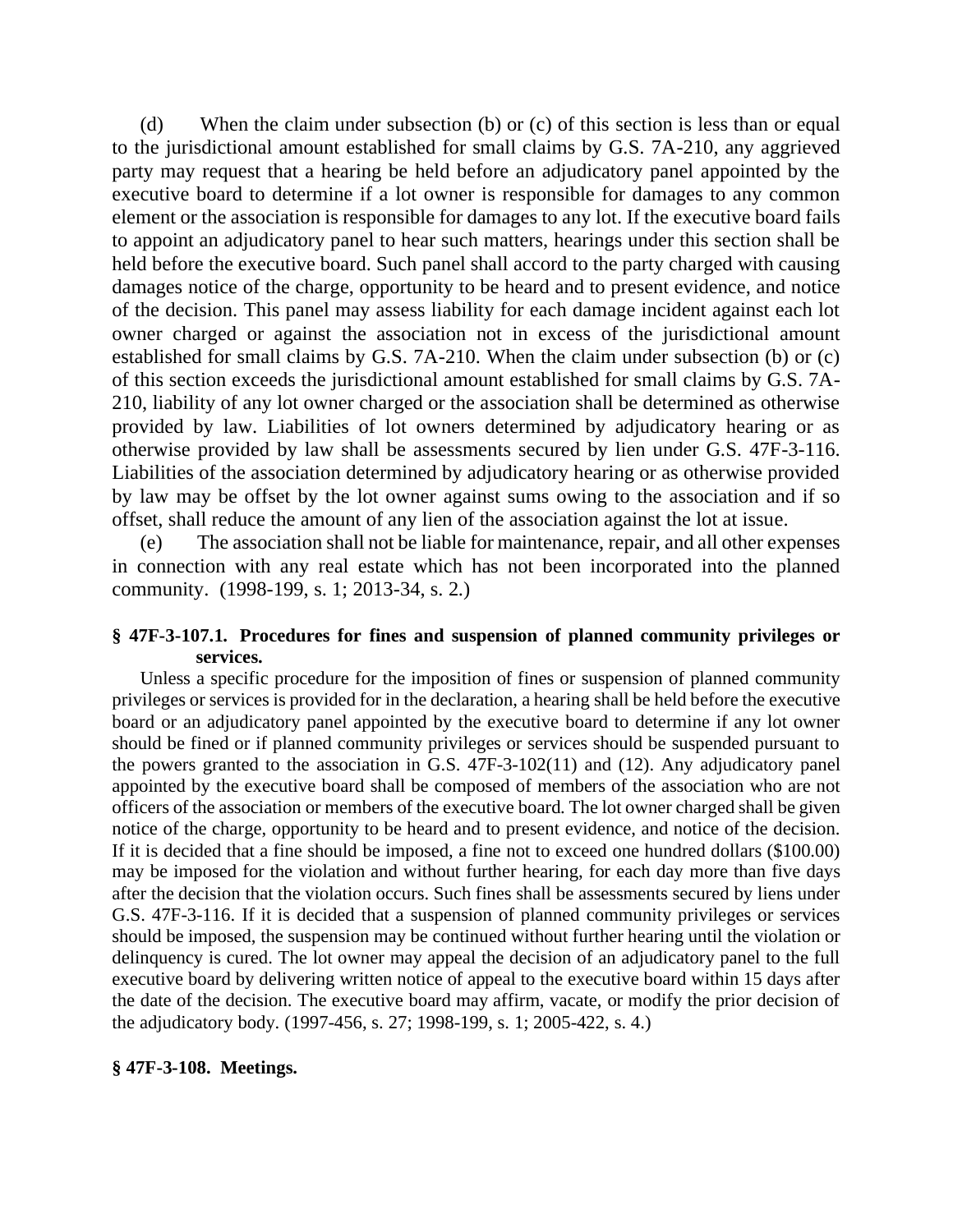(a) A meeting of the association shall be held at least once each year. Special meetings of the association may be called by the president, a majority of the executive board, or by lot owners having ten percent (10%), or any lower percentage specified in the bylaws, of the votes in the association. Not less than 10 nor more than 60 days in advance of any meeting, the secretary or other officer specified in the bylaws shall cause notice to be hand-delivered or sent prepaid by United States mail to the mailing address of each lot or to any other mailing address designated in writing by the lot owner, or sent by electronic means, including by electronic mail over the Internet, to an electronic mailing address designated in writing by the lot owner. The notice of any meeting shall state the time and place of the meeting and the items on the agenda, including the general nature of any proposed amendment to the declaration or bylaws, any budget changes, and any proposal to remove a director or officer.

(b) Meetings of the executive board shall be held as provided in the bylaws. At regular intervals, the executive board meeting shall provide lot owners an opportunity to attend a portion of an executive board meeting and to speak to the executive board about their issues or concerns. The executive board may place reasonable restrictions on the number of persons who speak on each side of an issue and may place reasonable time restrictions on persons who speak.

(c) Except as otherwise provided in the bylaws, meetings of the association and the executive board shall be conducted in accordance with the most recent edition of Robert's Rules of Order Newly Revised. (1998-199, s. 1; 2004-109, s. 6; 2005-422, s. 5.)

#### **§ 47F-3-109. Quorums.**

(a) Unless the bylaws provide otherwise, a quorum is present throughout any meeting of the association if persons entitled to cast ten percent (10%) of the votes which may be cast for election of the executive board are present in person or by proxy at the beginning of the meeting.

(b) Unless the bylaws specify a larger percentage, a quorum is deemed present throughout any meeting of the executive board if persons entitled to cast fifty percent (50%) of the votes on that board are present at the beginning of the meeting.

(c) In the event business cannot be conducted at any meeting because a quorum is not present, that meeting may be adjourned to a later date by the affirmative vote of a majority of those present in person or by proxy. Notwithstanding any provision to the contrary in the declaration or the bylaws, the quorum requirement at the next meeting shall be one-half of the quorum requirement applicable to the meeting adjourned for lack of a quorum. This provision shall continue to reduce the quorum by fifty percent (50%) from that required at the previous meeting, as previously reduced, until such time as a quorum is present and business can be conducted. (1998-199, s. 1.)

#### **§ 47F-3-110. Voting; proxies.**

(a) If only one of the multiple owners of a lot is present at a meeting of the association, the owner who is present is entitled to cast all the votes allocated to that lot. If more than one of the multiple owners are present, the votes allocated to that lot may be cast only in accordance with the agreement of a majority in interest of the multiple owners, unless the declaration or bylaws expressly provide otherwise. Majority agreement is conclusively presumed if any one of the multiple owners casts the votes allocated to that lot without protest being made promptly to the person presiding over the meeting by any of the other owners of the lot.

Votes allocated to a lot may be cast pursuant to a proxy duly executed by a lot owner. If a lot is owned by more than one person, each owner of the lot may vote or register protest to the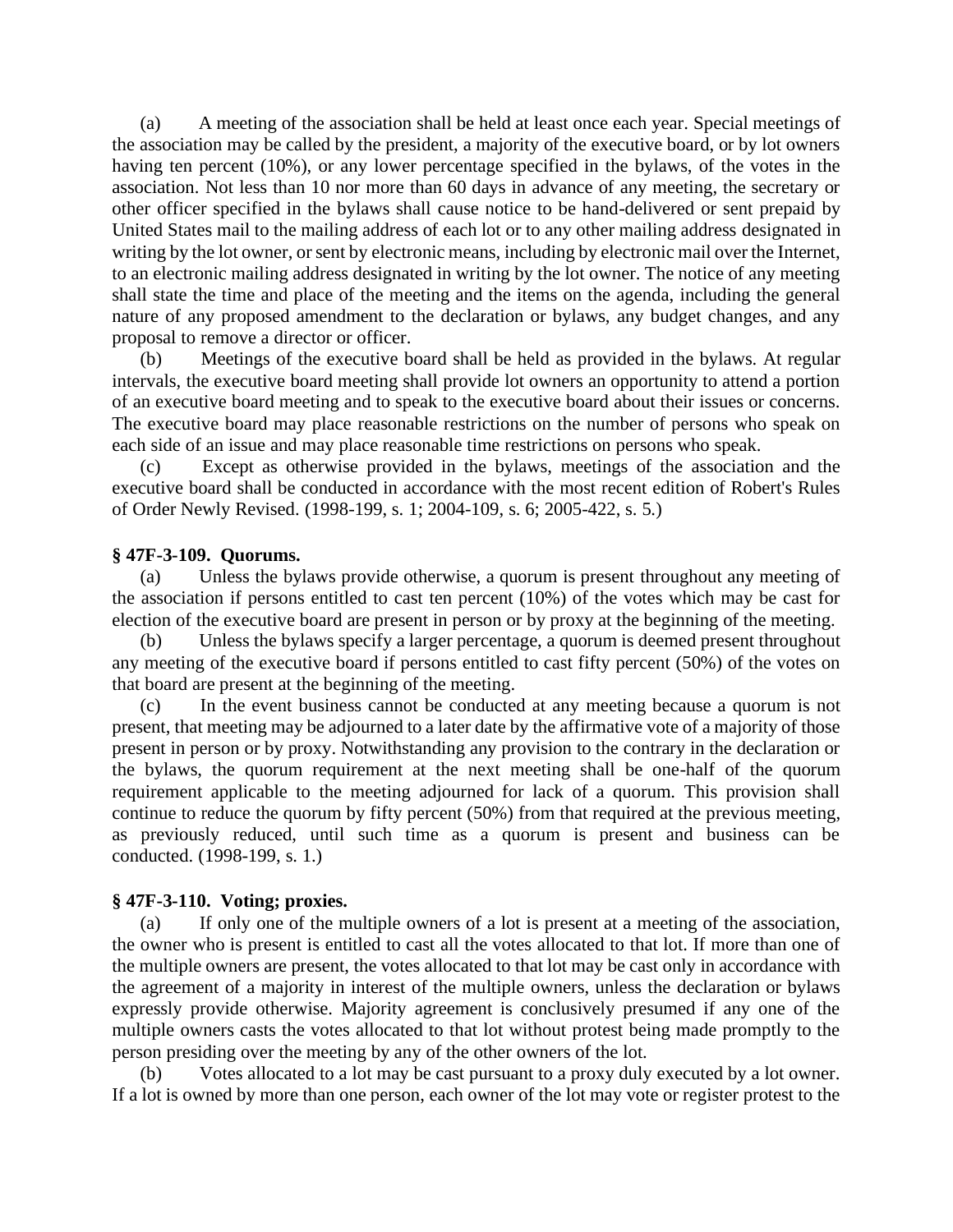casting of votes by the other owners of the lot through a duly executed proxy. A lot owner may not revoke a proxy given pursuant to this section except by actual notice of revocation to the person presiding over a meeting of the association. A proxy is void if it is not dated. A proxy terminates 11 months after its date, unless it specifies a shorter term.

(c) If the declaration requires that votes on specified matters affecting the planned community be cast by lessees rather than lot owners of leased lots, (i) the provisions of subsections (a) and (b) of this section apply to lessees as if they were lot owners; (ii) lot owners who have leased their lots to other persons may not cast votes on those specified matters; and (iii) lessees are entitled to notice of meetings, access to records, and other rights respecting those matters as if they were lot owners. Lot owners shall also be given notice, in the manner provided in G.S. 47F-3-108, of all meetings at which lessees may be entitled to vote.

(d) No votes allocated to a lot owned by the association may be cast.

(e) The declaration may provide that on specified issues only a defined subgroup of lot owners may vote provided:

- (1) The issue being voted is of special interest solely to the members of the subgroup; and
- (2) All except de minimis cost that will be incurred based on the vote taken will be assessed solely against those lot owners entitled to vote.

(f) For purposes of subdivision (e)(1) above, an issue to be voted on is not a special interest solely to a subgroup if it substantially affects the overall appearance of the planned community or substantially affects living conditions of lot owners not included in the voting subgroup. (1998- 199, s. 1.)

### **§ 47F-3-111. Tort and contract liability.**

Neither the association nor any lot owner except the declarant is liable for that declarant's torts in connection with any part of the planned community which that declarant has the responsibility to maintain.

(b) An action alleging a wrong done by the association shall be brought against the association and not against a lot owner.

(c) Any statute of limitation affecting the association's right of action under this section is tolled until the period of declarant control terminates. A lot owner is not precluded from bringing an action contemplated by this section because the person is a lot owner or a member of the association. (1998-199, s. 1.)

#### **§ 47F-3-112. Conveyance or encumbrance of common elements.**

(a) Portions of the common elements may be conveyed or subjected to a security interest by the association if persons entitled to cast at least eighty percent (80%) of the votes in the association, or any larger percentage the declaration specifies, agree in writing to that action; provided that all the owners of lots to which any limited common element is allocated shall agree in order to convey that limited common element or subject it to a security interest. The declaration may specify a smaller percentage only if all the lots are restricted exclusively to nonresidential uses. Distribution of proceeds of the sale of a limited common element shall be as provided by agreement between the lot owners to which it is allocated and the association. Proceeds of the sale or financing of a common element (other than a limited common element) shall be an asset of the association.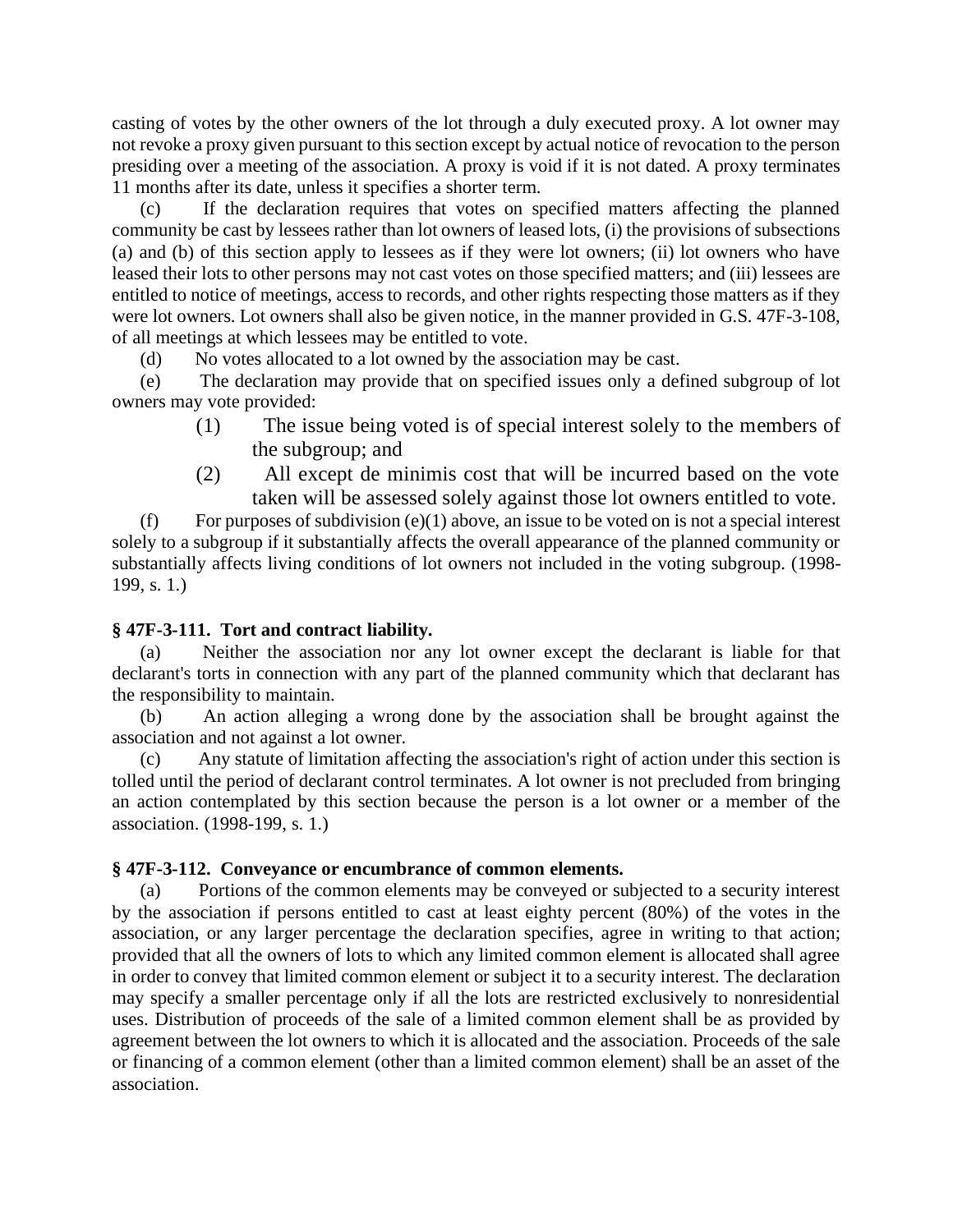(b) The association, on behalf of the lot owners, may contract to convey common elements or subject them to a security interest, but the contract is not enforceable against the association until approved pursuant to subsection (a) of this section. Thereafter, the association has all powers necessary and appropriate to effect the conveyance or encumbrance, free and clear of any interest of any lot owner or the association in or to the common element conveyed or encumbered, including the power to execute deeds or other instruments.

(c) Any purported conveyance, encumbrance, or other voluntary transfer of common elements, unless made pursuant to this section is void.

(d) No conveyance or encumbrance of common elements pursuant to this section may deprive any lot of its rights of access and support. (1998-199, s. 1.)

## **§ 47F-3-113. Insurance.**

(a) Commencing not later than the time of the first conveyance of a lot to a person other than a declarant, the association shall maintain, to the extent reasonably available:

- (1) Property insurance on the common elements insuring against all risks of direct physical loss commonly insured against including fire and extended coverage perils. The total amount of insurance after application of any deductibles shall be not less than eighty percent (80%) of the replacement cost of the insured property at the time the insurance is purchased and at each renewal date, exclusive of land, excavations, foundations, and other items normally excluded from property policies; and
- (2) Liability insurance in reasonable amounts, covering all occurrences commonly insured against for death, bodily injury, and property damage arising out of or in connection with the use, ownership, or maintenance of the common elements.

(b) If the insurance described in subsection (a) of this section is not reasonably available, the association promptly shall cause notice of that fact to be hand-delivered or sent prepaid by United States mail to all lot owners. The declaration may require the association to carry any other insurance, and the association in any event may carry any other insurance it deems appropriate to protect the association or the lot owners.

- (c) Insurance policies carried pursuant to subsection (a) of this section shall provide that:
	- (1) Each lot owner is an insured person under the policy to the extent of the lot owner's insurable interest;
	- (2) The insurer waives its right to subrogation under the policy against any lot owner or member of the lot owner's household;
	- (3) No act or omission by any lot owner, unless acting within the scope of the owner's authority on behalf of the association, will preclude recovery under the policy; and
	- (4) If, at the time of a loss under the policy, there is other insurance in the name of a lot owner covering the same risk covered by the policy, the association's policy provides primary insurance.

(d) Any loss covered by the property policy under subdivision (a)(1) of this section shall be adjusted with the association, but the insurance proceeds for that loss are payable to any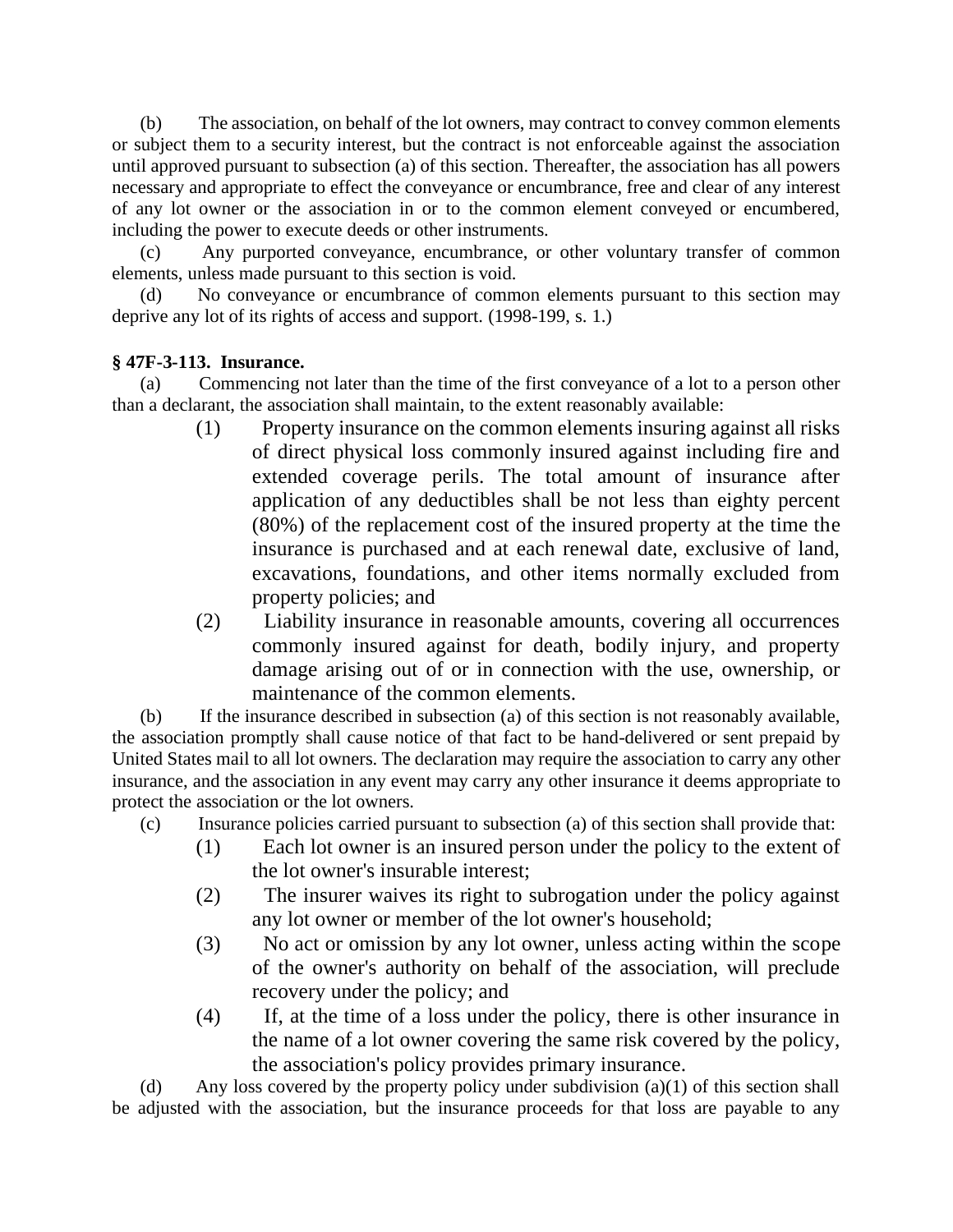insurance trustee designated for that purpose, or otherwise to the association, and not to any mortgagee or beneficiary under a deed of trust. The insurance trustee or the association shall hold any insurance proceeds in trust for lot owners and lienholders as their interests may appear. Subject to the provisions of subsection (h) of this section, the proceeds shall be disbursed first for the repair or restoration of the damaged property, and lot owners and lienholders are not entitled to receive payment of any portion of the proceeds unless there is a surplus of proceeds after the property has been completely repaired or restored, or the planned community is terminated.

(e) An insurance policy issued to the association does not prevent a lot owner from obtaining insurance for the lot owner's own benefit.

(f) An insurer that has issued an insurance policy under this section shall issue certificates or memoranda of insurance to the association and, upon written request, to any lot owner, mortgagee, or beneficiary under a deed of trust. The insurer issuing the policy may not cancel or refuse to renew it until 30 days after notice of the proposed cancellation or nonrenewal has been mailed to the association, each lot owner, and each mortgagee or beneficiary under a deed of trust to whom certificates or memoranda of insurance have been issued at their respective last known addresses.

(g) Any portion of the planned community for which insurance is required under subdivision (a)(1) of this section which is damaged or destroyed shall be repaired or replaced promptly by the association unless (i) the planned community is terminated, (ii) repair or replacement would be illegal under any State or local health or safety statute or ordinance, or (iii) the lot owners decide not to rebuild by an eighty percent (80%) vote, including one hundred percent (100%) approval of owners assigned to the limited common elements not to be rebuilt. The cost of repair or replacement in excess of insurance proceeds and reserves is a common expense. If any portion of the planned community is not repaired or replaced, (i) the insurance proceeds attributable to the damaged common elements shall be used to restore the damaged area to a condition compatible with the remainder of the planned community, (ii) the insurance proceeds attributable to limited common elements which are not rebuilt shall be distributed to the owners of the lots to which those limited common elements were allocated, or to lienholders, as their interests may appear, and (iii) the remainder of the proceeds shall be distributed to all the lot owners or lienholders, as their interests may appear, in proportion to the common expense liabilities of all the lots. Notwithstanding the provisions of this subsection, G.S. 47F-2-118 (termination of the planned community) governs the distribution of insurance proceeds if the planned community is terminated.

(h) The provisions of this section may be varied or waived in the case of a planned community all of whose lots are restricted to nonresidential use. (1998-199, s. 1.)

### **§ 47F-3-114. Surplus funds.**

Unless otherwise provided in the declaration, any surplus funds of the association remaining after payment of or provision for common expenses, the funding of a reasonable operating expense surplus, and any prepayment of reserves shall be paid to the lot owners in proportion to their common expense liabilities or credited to them to reduce their future common expense assessments. (1998-199, s. 1.)

#### **§ 47F-3-115. Assessments for common expenses.**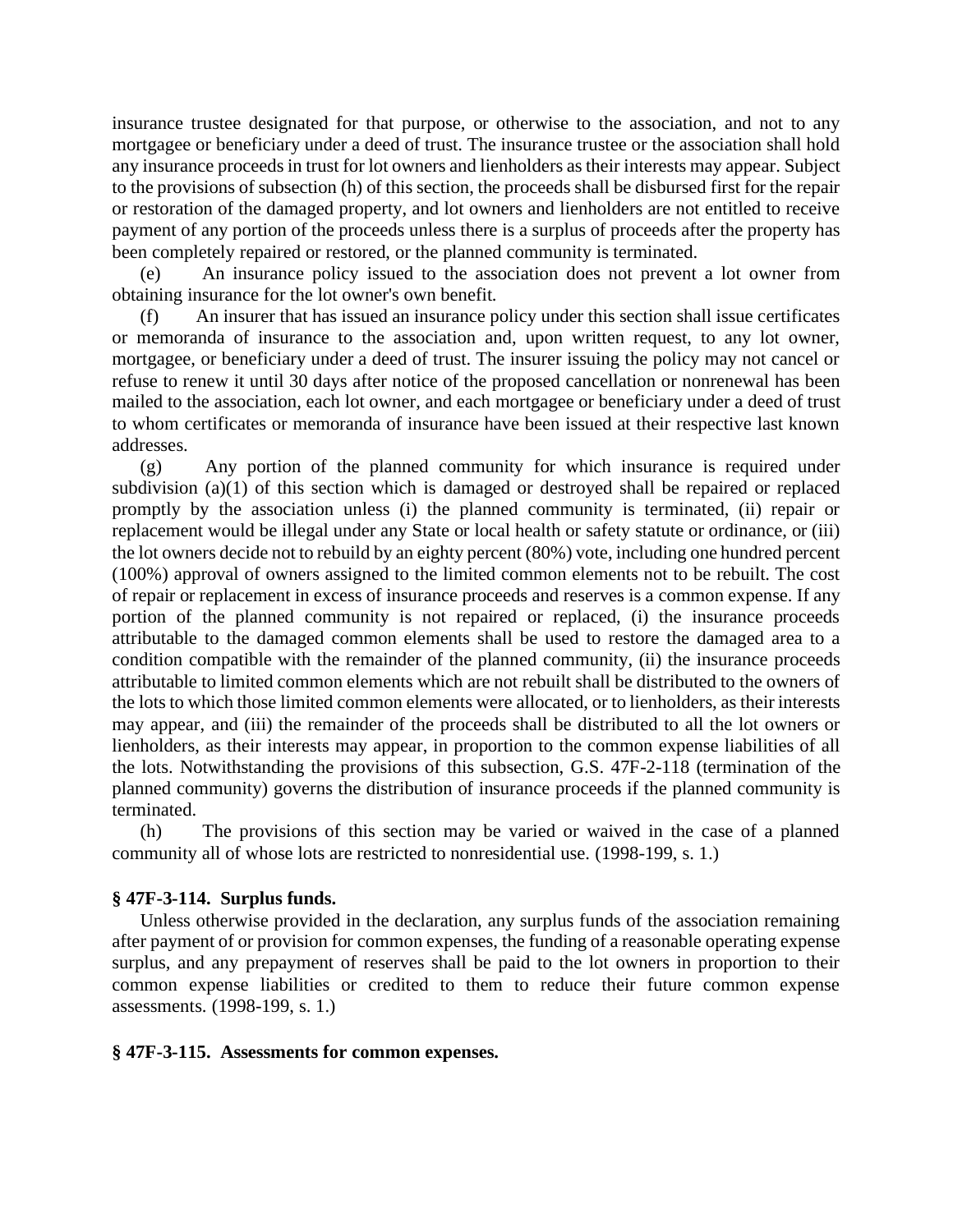(a) Except as otherwise provided in the declaration, until the association makes a common expense assessment, the declarant shall pay all common expenses. After any assessment has been made by the association, assessments thereafter shall be made at least annually.

Except for assessments under subsections  $(c)$ ,  $(d)$ , and  $(e)$  of this section, all common expenses shall be assessed against all the lots in accordance with the allocations set forth in the declaration. Any past-due common expense assessment or installment thereof bears interest at the rate established by the association not exceeding eighteen percent (18%) per year. For planned communities created prior to January 1, 1999, interest may be charged on any past-due common expense assessment or installment only if the declaration provides for interest charges, and where the declaration does not otherwise specify the interest rate, the rate may not exceed eighteen percent (18%) per year.

(c) To the extent required by the declaration:

- (1) Any common expense associated with the maintenance, repair, or replacement of a limited common element shall be assessed against the lots to which that limited common element is assigned, equally, or in any other proportion that the declaration provides;
- (2) Any common expense or portion thereof benefiting fewer than all of the lots shall be assessed exclusively against the lots benefitted; and
- (3) The costs of insurance shall be assessed in proportion to risk and the costs of utilities shall be assessed in proportion to usage.

(d) Assessments to pay a judgment against the association may be made only against the lots in the planned community at the time the judgment was entered, in proportion to their common expense liabilities.

(e) If any common expense is caused by the negligence or misconduct of any lot owner or occupant, the association may assess that expense exclusively against that lot owner or occupant's lot.

(f) If common expense liabilities are reallocated, common expense assessments and any installment thereof not yet due shall be recalculated in accordance with the reallocated common expense liabilities. (1998-199, s. 1.)

# **§ 47F-3-116. Lien for sums due the association; enforcement.**

(a) Any assessment attributable to a lot which remains unpaid for a period of 30 days or longer shall constitute a lien on that lot when a claim of lien is filed of record in the office of the clerk of superior court of the county in which the lot is located in the manner provided in this section. Once filed, a claim of lien secures all sums due the association through the date filed and any sums due to the association thereafter. Unless the declaration provides otherwise, fees, charges, late charges, and other charges imposed pursuant to G.S. 47F-3-102, 47F-3-107, 47F-3-107.1, and 47F-3-115 are subject to the claim of lien under this section as well as any other sums due and payable to the association under the declaration, the provisions of this Chapter, or as the result of an arbitration, mediation, or judicial decision.

(b) The association must make reasonable and diligent efforts to ensure that its records contain the lot owner's current mailing address. No fewer than 15 days prior to filing the lien, the association shall mail a statement of the assessment amount due by first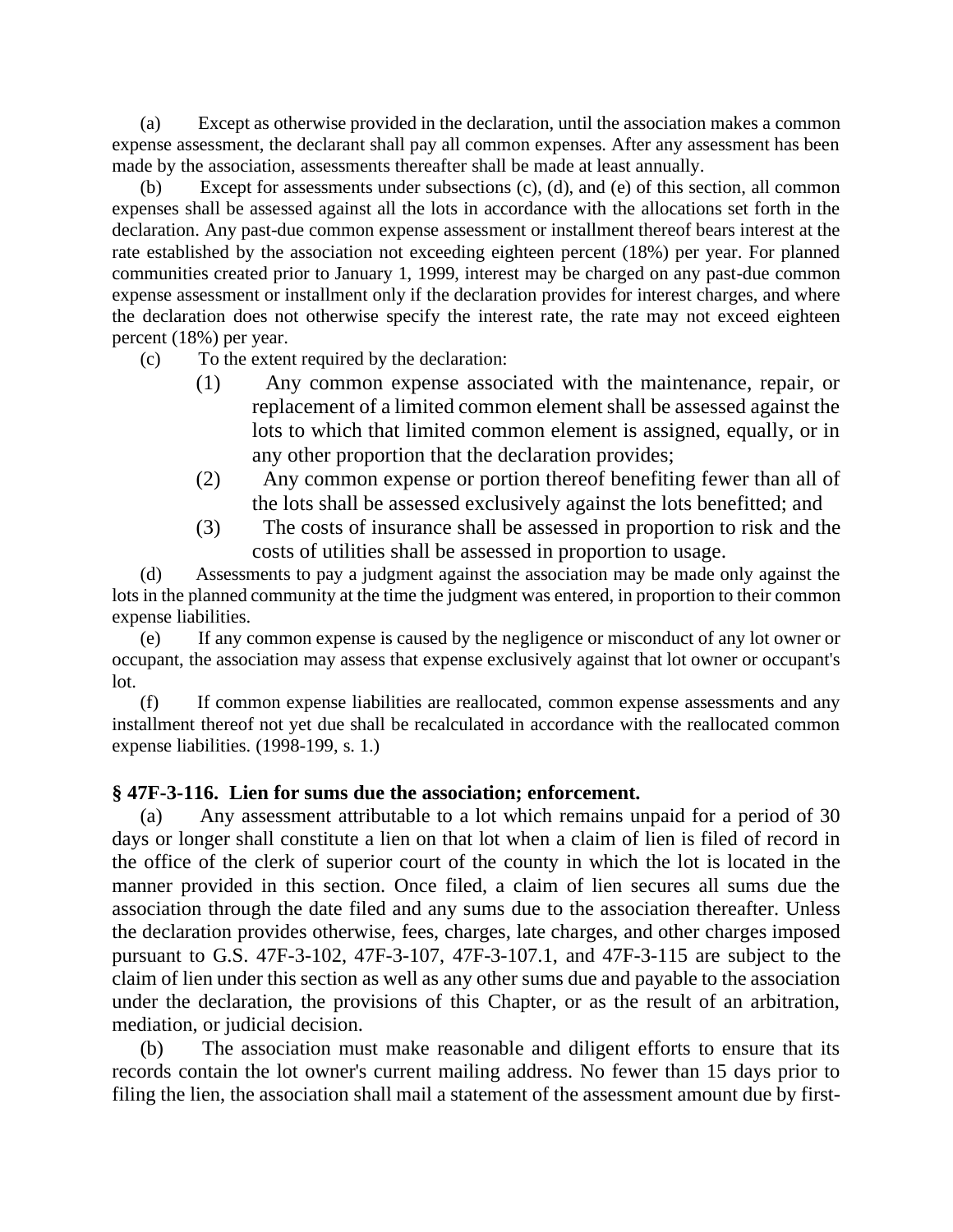class mail to the physical address of the lot and the lot owner's address of record with the association and, if different, to the address for the lot owner shown on the county tax records for the lot. If the lot owner is a corporation or limited liability company, the statement shall also be sent by first-class mail to the mailing address of the registered agent for the corporation or limited liability company. Notwithstanding anything to the contrary in this Chapter, the association is not required to mail a statement to an address known to be a vacant lot on which no dwelling has been constructed or to a lot for which there is no United States postal address.

(c) A claim of lien shall set forth the name and address of the association, the name of the record owner of the lot at the time the claim of lien is filed, a description of the lot, and the amount of the lien claimed. A claim of lien may also appoint a trustee to conduct a foreclosure, as provided in subsection (f) of this section. The first page of the claim of lien shall contain the following statement in print that is in boldface, capital letters, and no smaller than the largest print used elsewhere in the document:

"THIS DOCUMENT CONSTITUTES A LIEN AGAINST YOUR PROPERTY, AND IF THE LIEN IS NOT PAID, THE HOMEOWNERS ASSOCIATION MAY PROCEED WITH FORECLOSURE AGAINST YOUR PROPERTY IN LIKE MANNER AS A MORTGAGE UNDER NORTH CAROLINA LAW."

The person signing the claim of lien on behalf of the association shall attach to and file with the claim of lien a certificate of service attesting to the attempt of service on the record owner, which service shall be attempted in accordance with G.S. 1A-1, Rule 4(j), for service of a copy of a summons and a complaint. If the actual service is not achieved, the person signing the claim of lien on behalf of the association shall be deemed to have met the requirements of this subsection if service has been attempted pursuant to both of the following: (i) G.S. 1A-1, Rule  $4(j)(1)c$ , d, or e and (ii) by mailing a copy of the lien by regular, first-class mail, postage prepaid to the physical address of the lot and the lot owner's address of record with the association, and, if different, to the address for the lot owner shown on the county tax records and the county real property records for the lot. In the event that the owner of record is not a natural person, and actual service is not achieved, the person signing the claim of lien on behalf of the association shall be deemed to have met the requirements of this subsection if service has been attempted once pursuant to the applicable provisions of G.S.  $1A-1$ , Rule  $4(j)(3)$  through G.S. 1A-1, Rule 4(j)(9). Notwithstanding anything to the contrary in this Chapter, the association is not required to mail a claim of lien to an address which is known to be a vacant lot on which no dwelling has been constructed or to a lot for which there is no United States postal address. A lien for unpaid assessments is extinguished unless proceedings to enforce the lien are instituted within three years after the filing of the claim of lien in the office of the clerk of superior court.

(d) A claim of lien filed under this section is prior to all liens and encumbrances on a lot except (i) liens and encumbrances, specifically including, but not limited to, a mortgage or deed of trust on the lot, recorded before the filing of the claim of lien in the office of the clerk of superior court and (ii) liens for real estate taxes and other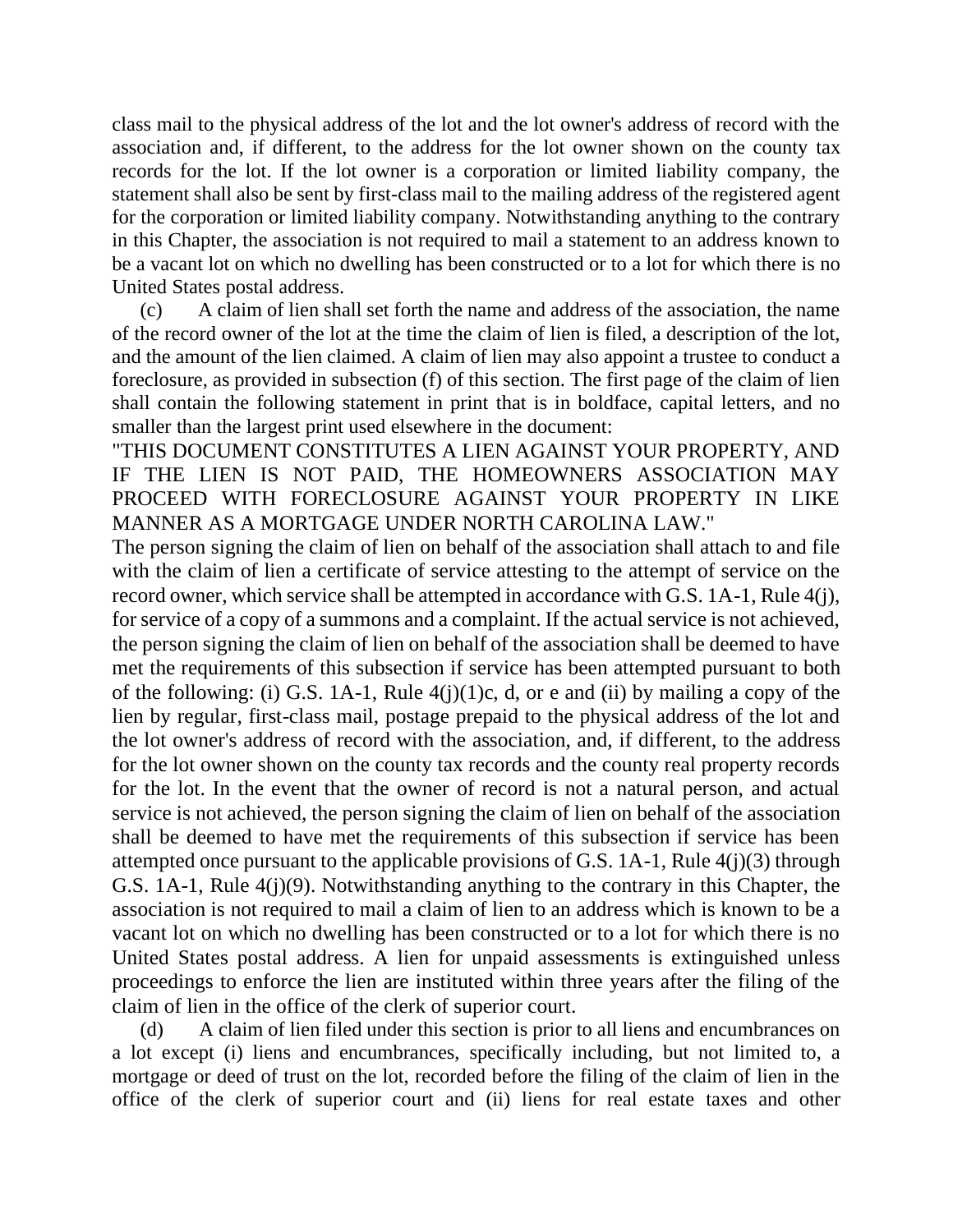governmental assessments and charges against the lot. This subsection does not affect the priority of mechanics' or materialmen's liens.

(e) The association shall be entitled to recover the reasonable attorneys' fees and costs it incurs in connection with the collection of any sums due. A lot owner may not be required to pay attorneys' fees and court costs until the lot owner is notified in writing of the association's intent to seek payment of attorneys' fees, costs, and expenses. The notice must be sent by first-class mail to the physical address of the lot and the lot owner's address of record with the association and, if different, to the address for the lot owner shown on the county tax records for the lot. The association must make reasonable and diligent efforts to ensure that its records contain the lot owner's current mailing address. Notwithstanding anything to the contrary in this Chapter, there shall be no requirement that notice under this subsection be mailed to an address which is known to be a vacant lot on which no dwelling has been constructed or a lot for which there is no United States postal address. The notice shall set out the outstanding balance due as of the date of the notice and state that the lot owner has 15 days from the mailing of the notice by first-class mail to pay the outstanding balance without the attorneys' fees and court costs. If the lot owner pays the outstanding balance within this period, then the lot owner shall have no obligation to pay attorneys' fees, costs, or expenses. The notice shall also inform the lot owner of the opportunity to contact a representative of the association to discuss a payment schedule for the outstanding balance, as provided in subsection (i) of this section, and shall provide the name and telephone number of the representative.

(f) Except as provided in subsection (h) of this section, the association, acting through the executive board, may foreclose a claim of lien in like manner as a mortgage or deed of trust on real estate under power of sale, as provided in Article 2A of Chapter 45 of the General Statutes, if the assessment remains unpaid for 90 days or more. The association shall not foreclose the claim of lien unless the executive board votes to commence the proceeding against the specific lot.

The following provisions and procedures shall be applicable to and complied with in every nonjudicial power of sale foreclosure of a claim of lien, and these provisions and procedures shall control to the extent they are inconsistent or in conflict with the provisions of Article 2A of Chapter 45 of the General Statutes:

- (1) The association shall be deemed to have a power of sale for purposes of enforcement of its claim of lien.
- (2) The terms "mortgagee" and "holder" as used in Article 2A of Chapter 45 of the General Statutes shall mean the association, except as provided otherwise in this Chapter.
- (3) The term "security instrument" as used in Article 2A of Chapter 45 of the General Statutes shall mean the claim of lien.
- (4) The term "trustee" as used in Article 2A of Chapter 45 of the General Statutes shall mean the person or entity appointed by the association under subdivision (6) of this subsection.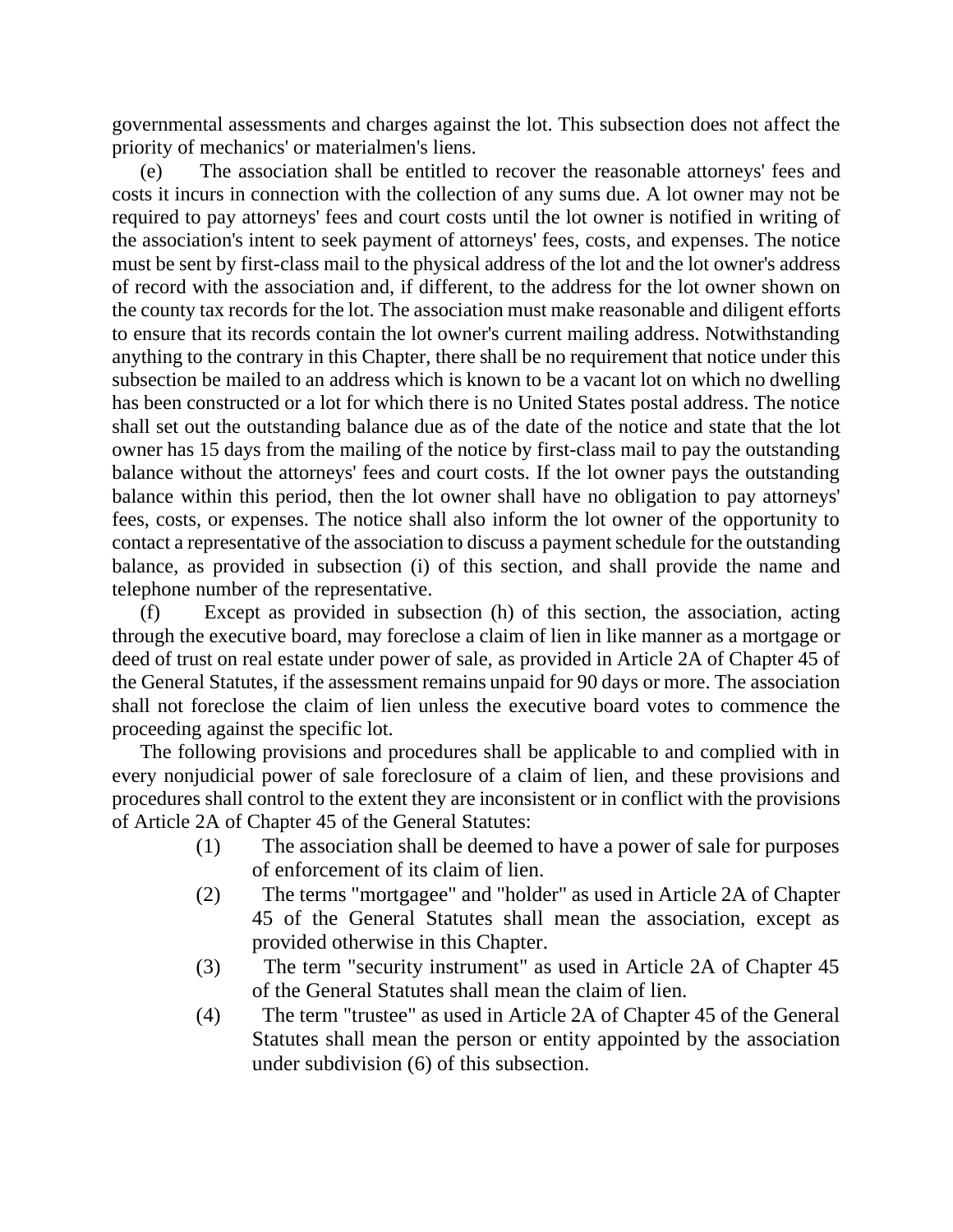- (5) After the association has filed a claim of lien and prior to the commencement of a nonjudicial foreclosure, the association shall give to the lot owner notice of the association's intention to commence a nonjudicial foreclosure to enforce its claim of lien. The notice shall contain the information required in G.S.  $45-21.16(c)(5a)$ .
- (6) The association shall appoint a trustee to conduct the nonjudicial foreclosure proceeding and sale. The appointment of the trustee shall be included in the claim of lien or in a separate instrument filed with the clerk of court in the county in which the planned community is located as an exhibit to the notice of hearing. The association, at its option, may from time to time remove a trustee previously appointed and appoint a successor trustee by filing a Substitution of Trustee with the clerk of court in the foreclosure proceeding. Counsel for the association may be appointed by the association to serve as the trustee and may serve in that capacity as long as the lot owner does not contest the obligation to pay or the amount of any sums due the association, or the validity, enforcement, or foreclosure of the claim of lien, as provided in subdivision (12) of this subsection. Any trustee appointed pursuant to this subsection shall have the same fiduciary duties and obligations as a trustee in the foreclosure of a deed of trust.
- (7) If a valid debt, default, and notice to those entitled to receive notice under G.S. 45-21.16(b) are found to exist, then the clerk of court shall authorize the sale of the property described in the claim of lien by the trustee.
- (8) If, prior to the expiration of the upset bid period provided in G.S. 45- 21.27, the lot owner satisfies the debt secured by the claim of lien and pays all expenses and costs incurred in filing and enforcing the association assessment lien, including, but not limited to, advertising costs, attorneys' fees, and the trustee's commission, then the trustee shall dismiss the foreclosure action and the association shall cancel the claim of lien of record in accordance with the provisions of G.S. 45- 36.3. The lot owner shall have all rights granted under Article 4 of Chapter 45 of the General Statutes to ensure the association's satisfaction of the claim of lien.
- (9) Any person, other than the trustee, may bid at the foreclosure sale. Unless prohibited in the declaration or bylaws, the association may bid on the lot at a foreclosure sale directly or through an agent. If the association or its agent is the high bidder at the sale, the trustee shall allow the association to pay the costs and expenses of the sale and apply a credit against the sums due by the lot owner to the association in lieu of paying the bid price in full.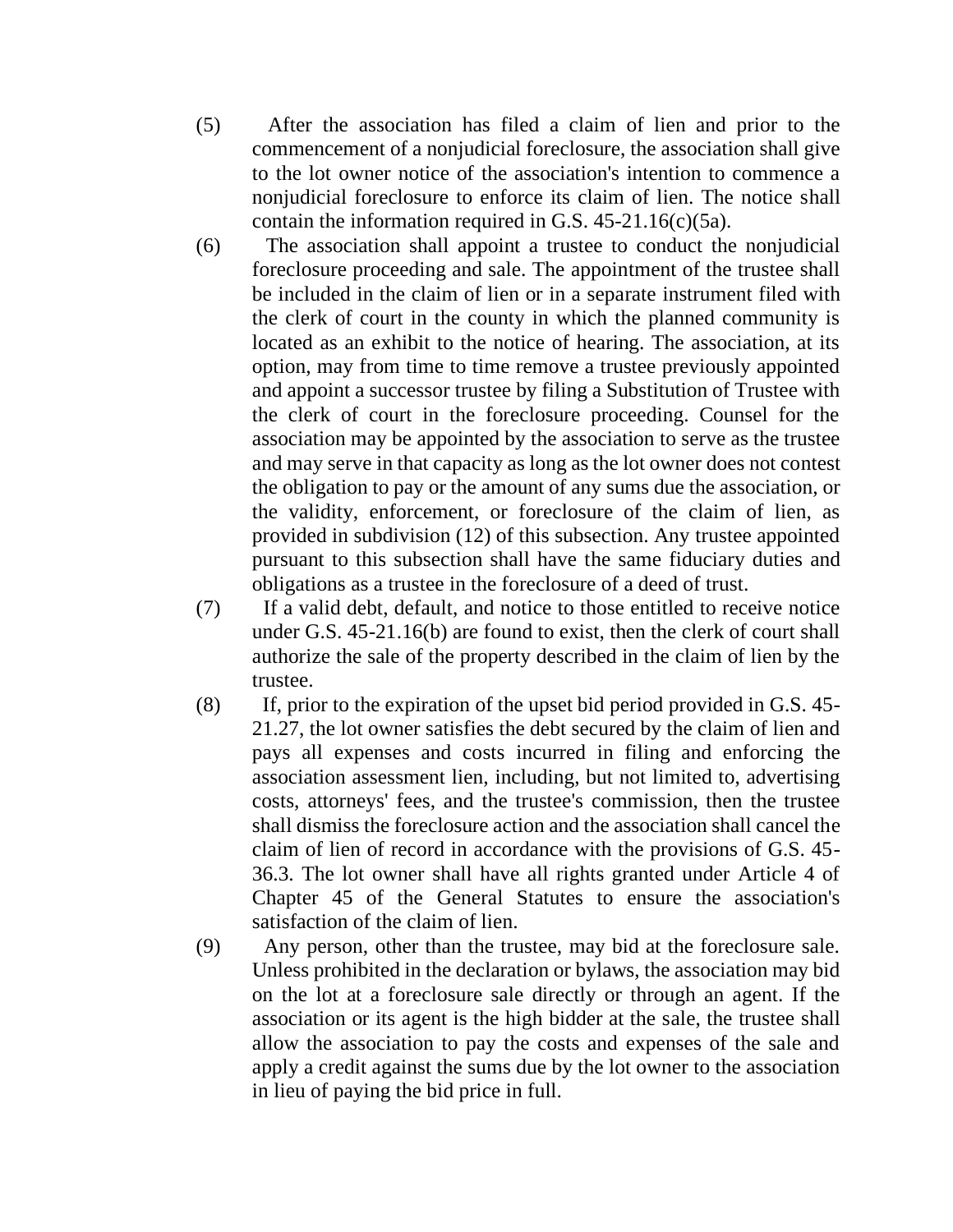- (10) Upon the expiration of the upset bid period provided in G.S. 45-21.27, the trustee shall have full power and authority to execute a deed for the lot to the high bidder.
- (11) The trustee shall be entitled to a commission for services rendered which shall include fees, costs, and expenses reasonably incurred by the trustee in connection with the foreclosure, whether or not a sale is held. Except as provided in subdivision (12) of this subsection, the trustee's commission shall be paid without regard to any limitations on compensation otherwise provided by law, including, without limitation, the provisions of G.S. 45-21.15.
- (12) If the lot owner does not contest the obligation to pay the amount of any sums due the association or the validity, enforcement, or foreclosure of the claim of lien at any time after the expiration of the 15-day period following notice as required in subsection (b) of this section, then attorneys' fees and the trustee's commission collectively charged to the lot owner shall not exceed one thousand two hundred dollars (\$1,200), not including costs or expenses incurred. The obligation to pay and the amount of any sums due the association and the validity, enforcement, or foreclosure of the claim of lien remain uncontested as long as the lot owner does not dispute, contest, or raise any objection, defense, offset, or counterclaim as to the amount or validity of any portion of the sums claimed due by the association or the validity, enforcement, or foreclosure of the claim of lien. Any judgment, decree, or order in any action brought under this section shall include costs and reasonable attorneys' fees for the prevailing party.
- (13) Lot owners shall be deemed to have the rights and remedies available to mortgagors under G.S. 45-21.34.

(g) The provisions of subsection (f) of this section do not prohibit or prevent an association from pursuing judicial foreclosure of a claim of lien, from taking other actions to recover the sums due the association, or from accepting a deed in lieu of foreclosure. Any judgment, decree, or order in any judicial foreclosure or civil action relating to the collection of assessments shall include an award of costs and reasonable attorneys' fees for the prevailing party, which shall not be subject to the limitation provided in subdivision (f)(12) of this section.

(h) A claim of lien securing a debt consisting solely of fines imposed by the association, interest on unpaid fines, or attorneys' fees incurred by the association solely associated with fines imposed by the association may only be enforced by judicial foreclosure, as provided in Article 29A of Chapter 1 of the General Statutes. In addition, an association shall not levy, charge, or attempt to collect a service, collection, consulting, or administration fee from any lot owner unless the fee is expressly allowed in the declaration, and any claim of lien securing a debt consisting solely of these fees may only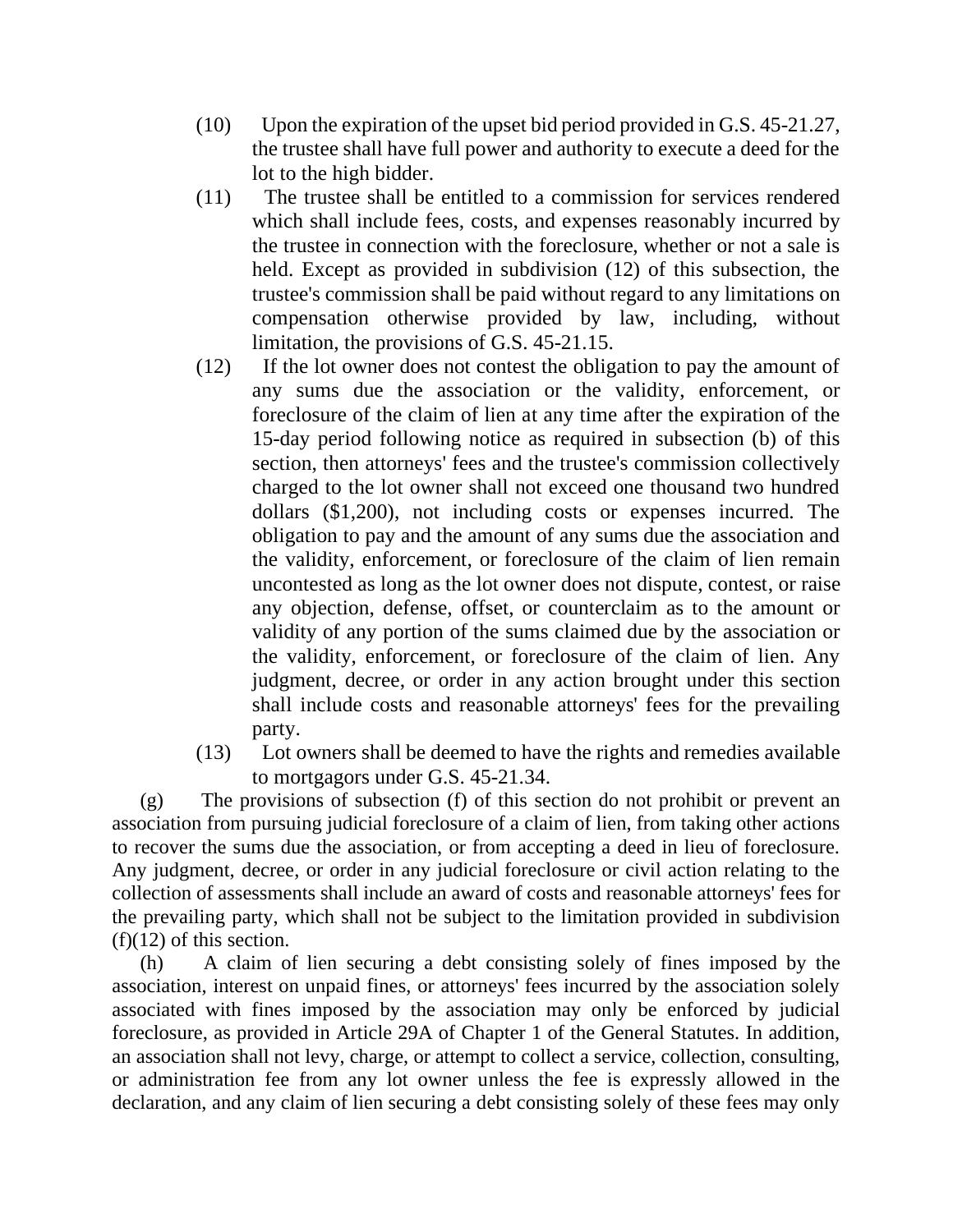be enforced by judicial foreclosure, as provided in Article 29A of Chapter 1 of the General Statutes.

(i) The association, acting through its executive board and in the board's sole discretion, may agree to allow payment of an outstanding balance in installments. Neither the association nor the lot owner is obligated to offer or accept any proposed installment schedule. Reasonable administrative fees and costs for accepting and processing installments may be added to the outstanding balance and included in an installment payment schedule. Reasonable attorneys' fees may be added to the outstanding balance and included in an installment schedule after the lot owner has been given notice, as required in subsection (e) of this section. Attorneys' fees incurred in connection with any request that the association agrees to accept payment of all or any part of sums due in installments shall not be included or considered in the calculation of fees chargeable under subdivision (f)(12) of this section.

(j) Where the holder of a first mortgage or first deed of trust of record or other purchaser of a lot obtains title to the lot as a result of foreclosure of a first mortgage or first deed of trust, the purchaser and its heirs, successors, and assigns shall not be liable for the assessments against the lot which became due prior to the acquisition of title to the lot by the purchaser. The unpaid assessments shall be deemed to be common expenses collectible from all the lot owners, including the purchaser, its heirs, successors, and assigns. For purposes of this subsection, the term "acquisition of title" means and refers to the recording of a deed conveying title or the time at which the rights of the parties are fixed following the foreclosure of a mortgage or deed of trust, whichever occurs first. (1998-199, s. 1; 2005-422, s. 6; 2009-515, s. 1; 2011-362, s. 1; 2013-202, s. 3.)

### **§ 47F-3-116.1. Validation of certain nonjudicial foreclosure proceedings and sales.**

All nonjudicial foreclosure proceedings commenced by an association before October 1, 2013, and all sales and transfers of real property as part of those proceedings pursuant to the provisions of this Chapter or provisions contained in the declaration of the planned community, are declared to be valid, unless an action to set aside the foreclosure is commenced on or before October 1, 2013, or within one year after the date of the sale, whichever occurs last. (2013-202, s. 4.)

#### **§ 47F-3-117. Reserved for future codification purposes.**

#### **§ 47F-3-118. Association records.**

(a) The association shall keep financial records sufficiently detailed to enable the association to comply with this Chapter. All financial and other records, including records of meetings of the association and executive board, shall be made reasonably available for examination by any lot owner and the lot owner's authorized agents as required in the bylaws and Chapter 55A of the General Statutes. If the bylaws do not specify particular records to be maintained, the association shall keep accurate records of all cash receipts and expenditures and all assets and liabilities. In addition to any specific information that is required by the bylaws to be assembled and reported to the lot owners at specified times, the association shall make an annual income and expense statement and balance sheet available to all lot owners at no charge and within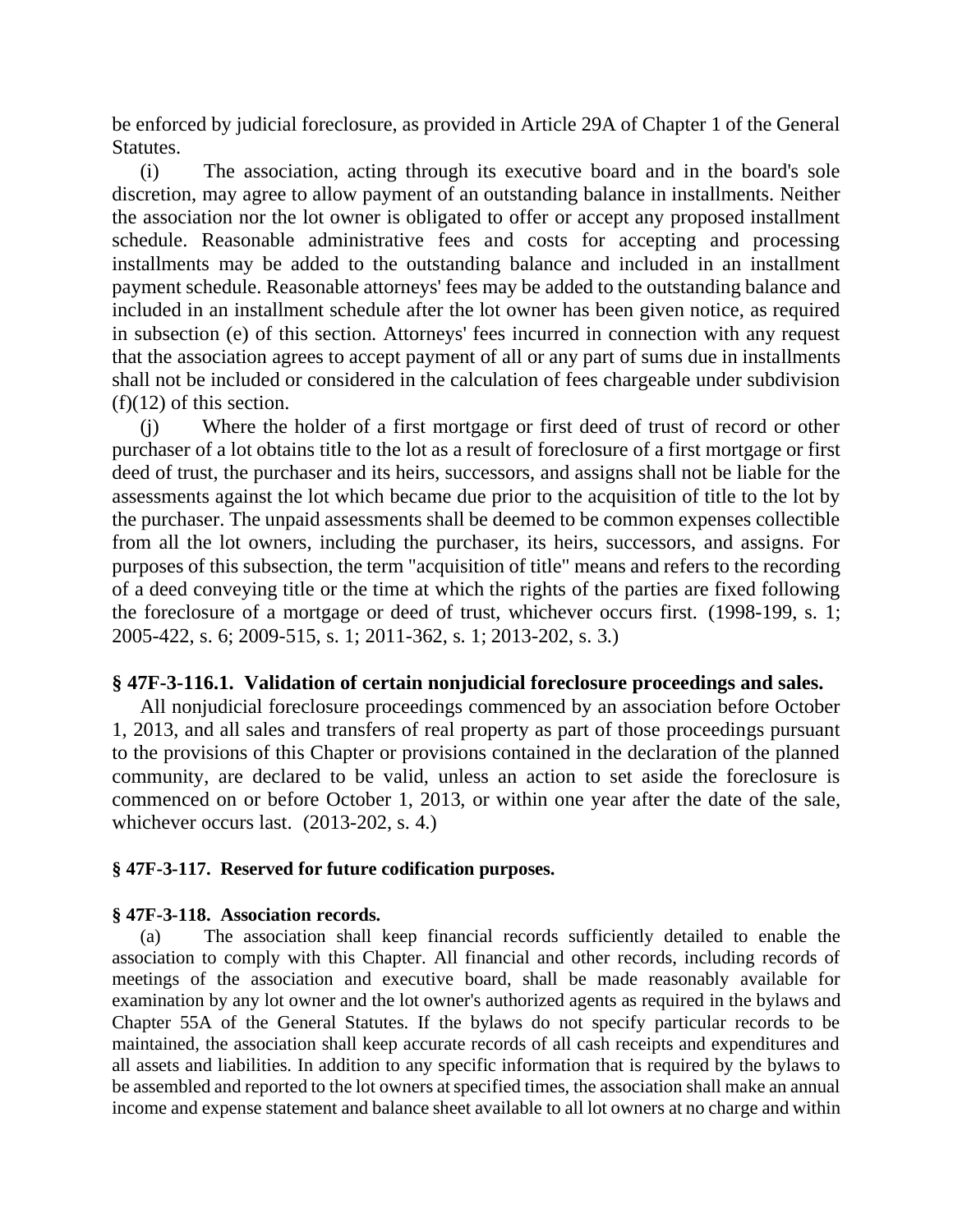75 days after the close of the fiscal year to which the information relates. Notwithstanding the bylaws, a more extensive compilation, review, or audit of the association's books and records for the current or immediately preceding fiscal year may be required by a vote of the majority of the executive board or by the affirmative vote of a majority of the lot owners present and voting in person or by proxy at any annual meeting or any special meeting duly called for that purpose.

(b) The association, upon written request, shall furnish to a lot owner or the lot owner's authorized agents a statement setting forth the amount of unpaid assessments and other charges against a lot. The statement shall be furnished within 10 business days after receipt of the request and is binding on the association, the executive board, and every lot owner.

In addition to the limitations of Article 8 of Chapter 55A of the General Statutes, no financial payments, including payments made in the form of goods and services, may be made to any officer or member of the association's executive board or to a business, business associate, or relative of an officer or member of the executive board, except as expressly provided for in the bylaws or in payments for services or expenses paid on behalf of the association which are approved in advance by the executive board. (1998-199, s. 1; 2005-422, s. 7.)

#### **§ 47F-3-119. Association as trustee.**

With respect to a third person dealing with the association in the association's capacity as a trustee under G.S. 47F-2-118 following termination or G.S. 47F-3-113 for insurance proceeds, the existence of trust powers and their proper exercise by the association may be assumed without inquiry. A third person is not bound to inquire whether the association has power to act as trustee or is properly exercising trust powers, and a third person, without actual knowledge that the association is exceeding or improperly exercising its powers, is fully protected in dealing with the association as if it possessed and properly exercised the powers it purports to exercise. A third person is not bound to assure the proper application of trust assets paid or delivered to the association in its capacity as trustee. (1998-199, s. 1.)

#### **§ 47F-3-120. Declaration limits on attorneys' fees.**

Except as provided in G.S. 47F-3-116, in an action to enforce provisions of the articles of incorporation, the declaration, bylaws, or duly adopted rules or regulations, the court may award reasonable attorneys' fees to the prevailing party if recovery of attorneys' fees is allowed in the declaration. (1998-199, s. 1.)

#### **§ 47F-3-121. American and State flags and political sign displays.**

Notwithstanding any provision in any declaration of covenants, no restriction on the use of land shall be construed to:

- (1) Regulate or prohibit the display of the flag of the United States or North Carolina, of a size no greater than four feet by six feet, which is displayed in accordance with or in a manner consistent with the patriotic customs set forth in 4 U.S.C. §§ 5-10, as amended, governing the display and use of the flag of the United States unless:
	- a. For restrictions registered prior to October 1, 2005, the restriction specifically uses the following terms:
		- 1. Flag of the United States of America;
		- 2. American flag;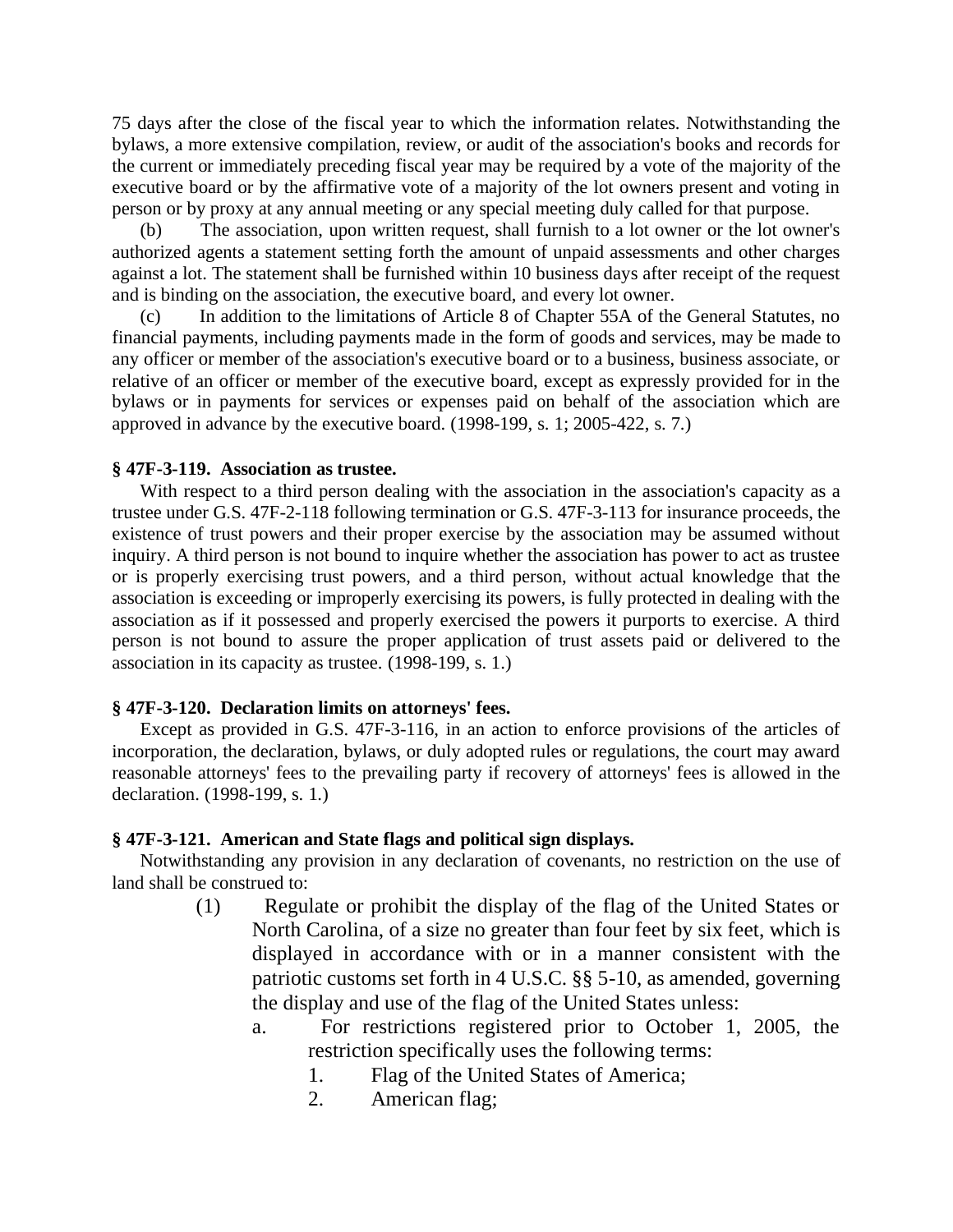- 3. United States flag; or
- 4. North Carolina flag.
- b. For restrictions registered on or after October 1, 2005, the restriction shall be written on the first page of the instrument or conveyance in print that is in boldface type, capital letters, and no smaller than the largest print used elsewhere in the instrument or conveyance. The restriction shall be construed to regulate or prohibit the display of the United States or North Carolina flag only if the restriction specifically states: **"THIS DOCUMENT REGULATES OR PROHIBITS THE DISPLAY OF THE FLAG OF THE UNITED STATES OF AMERICA OR STATE OF NORTH CAROLINA"**.

This subdivision shall apply to owners of property who display the flag of the United States or North Carolina on property owned exclusively by them and does not apply to common areas, easements, rights-ofway, or other areas owned by others.

- (2) Regulate or prohibit the indoor or outdoor display of a political sign by an association member on property owned exclusively by the member, unless:
	- a. For restrictions registered prior to October 1, 2005, the restriction specifically uses the term "political signs".
	- b. For restrictions registered on or after October 1, 2005, the restriction shall be written on the first page of the instrument or conveyance in print that is in boldface type, capital letters, and no smaller than the largest print used elsewhere in the instrument or conveyance. The restriction shall be construed to regulate or prohibit the display of political signs only if the restriction specifically states: **"THIS DOCUMENT REGULATES OR PROHIBITS THE DISPLAY OF POLITICAL SIGNS"**.

Even when display of a political sign is permitted under this subdivision, an association (i) may prohibit the display of political signs earlier than 45 days before the day of the election and later than seven days after an election day, and (ii) may regulate the size and number of political signs that may be placed on a member's property if the association's regulation is no more restrictive than any applicable city, town, or county ordinance that regulates the size and number of political signs on residential property. If the local government in which the property is located does not regulate the size and number of political signs on residential property, the association shall permit at least one political sign with the maximum dimensions of 24 inches by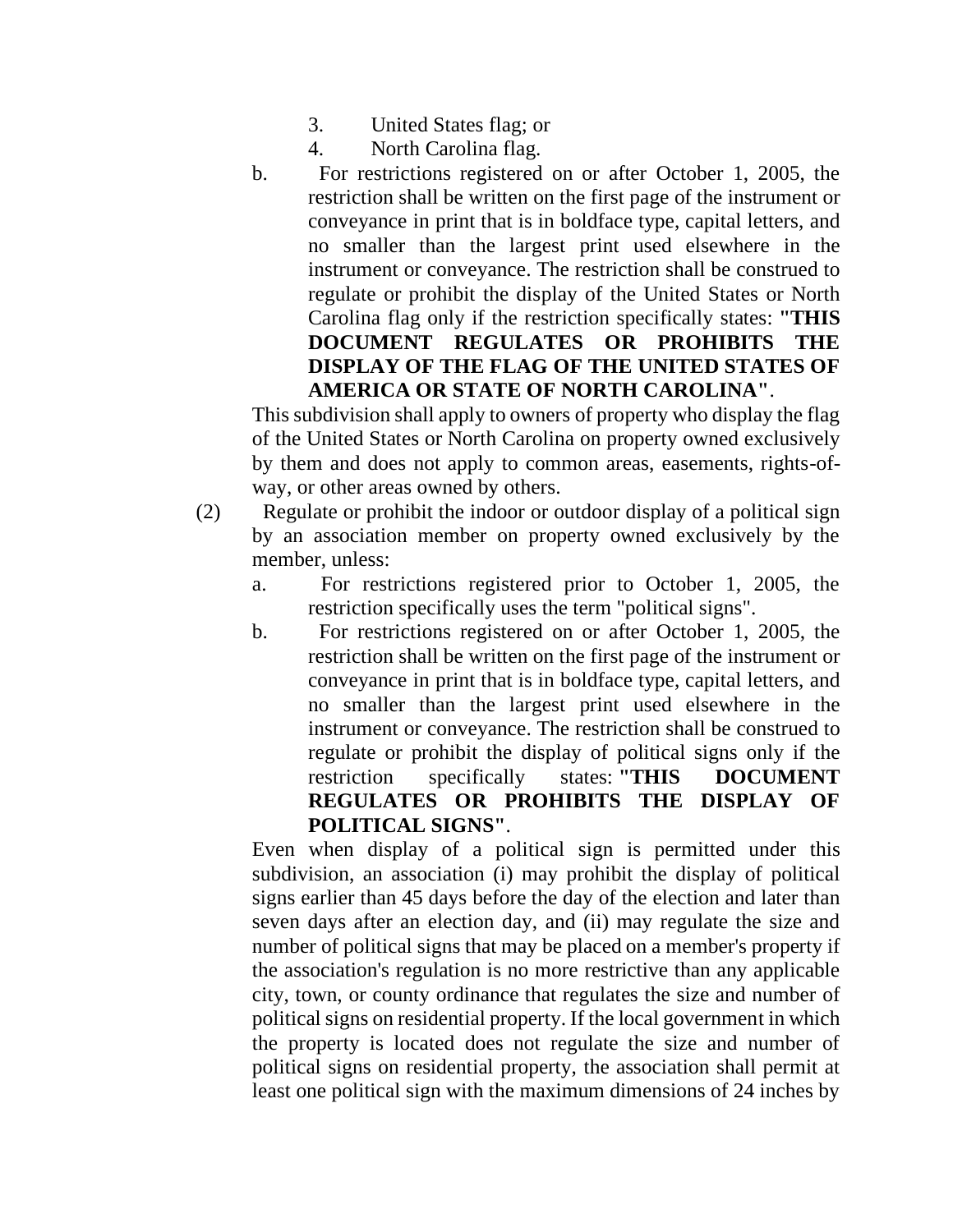24 inches on a member's property. For the purposes of this subdivision, "political sign" means a sign that attempts to influence the outcome of an election, including supporting or opposing an issue on the election ballot. This subdivision shall apply to owners of property who display political signs on property owned exclusively by them and does not apply to common areas, easements, rights-of-way, or other areas owned by others. (2005-422, s. 8; 2006-226, s. 15(b).)

# **§ 47F-3-122. Irrigation of landscaping.**

Notwithstanding any provision in any declaration of covenants, no requirement to irrigate landscaping shall be construed to:

- (1) Require the irrigation of landscaping, during any period in which the U.S. Drought Monitor, as defined in G.S. 143-350, or the Secretary of Environmental Quality has designated an area in which the association is located as an area of severe, extreme, or exceptional drought and the Governor, a State agency, or unit of local government has imposed water conservation measures applicable to the area unless:
	- a. For declarations of covenants registered prior to October 1, 2008, the covenant specifically requires the irrigation of landscaping notwithstanding water conservation measures imposed by the Governor, a State agency, or unit of local government. The association may not fine or otherwise penalize an owner of land for violation of an irrigation requirement during a period of a drought as designated under this subdivision, unless the covenant specifically authorizes fines or other penalties.
	- b. For covenants registered on or after October 1, 2008, the covenant must specifically state that any requirement to irrigate landscaping is suspended to the extent the requirement would otherwise be prohibited during any period in which the Governor, a State agency, or unit of local government has imposed water conservation measures. The association may not fine or otherwise penalize an owner of land for violation of an irrigation requirement during a drought designated under this subdivision, unless the covenant authorizes the fines or other penalties. This authorization must be written on the first page of the covenant in print that is in boldface type, capital letters, and no smaller than the largest print used elsewhere in the declarations of covenants.